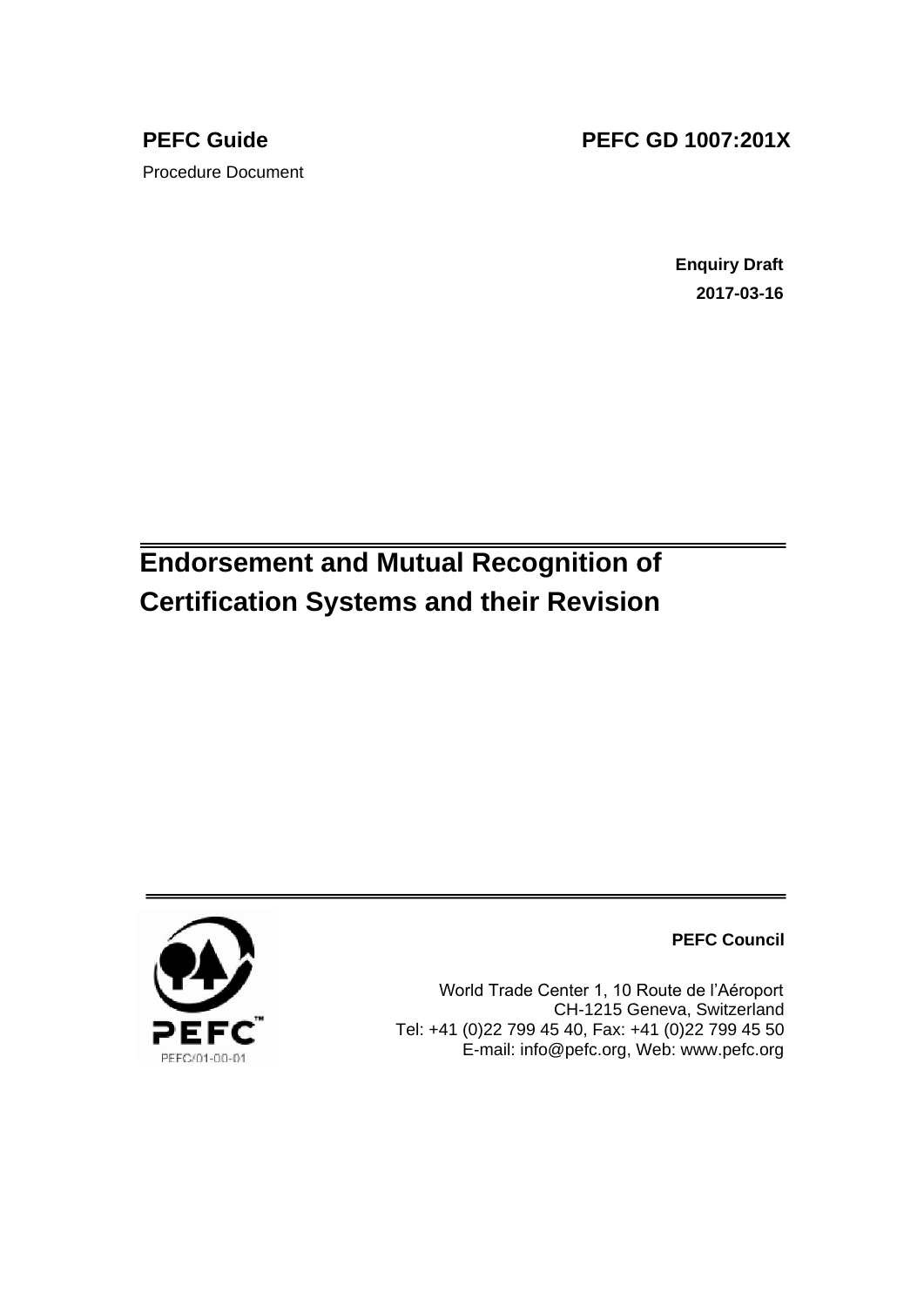#### **Copyright notice**

© PEFC Council 201X

This PEFC Council document is copyright-protected by the PEFC Council. This document is freely available from the PEFC Council website or upon request.

No part of this document covered by the copyright may be changed or amended; reproduced or copied in any form or by any means for commercial purposes without the permission of the PEFC Council.

The only official version of this document is English. Translations of this document can be provided by the PEFC Council or PEFC National Governing Bodies. In case of any doubt the English version is definitive.

**Document name:** Endorsement and Mutual Recognition of National Systems and their Revision **Document title**: PEFC GD 1007:201X **Approved by:** PEFC Board of Directors **Date:** YYYY-MM-DD **Issue date:** YYYY-MM-DD **Date of entry into force:** YYYY-MM-DD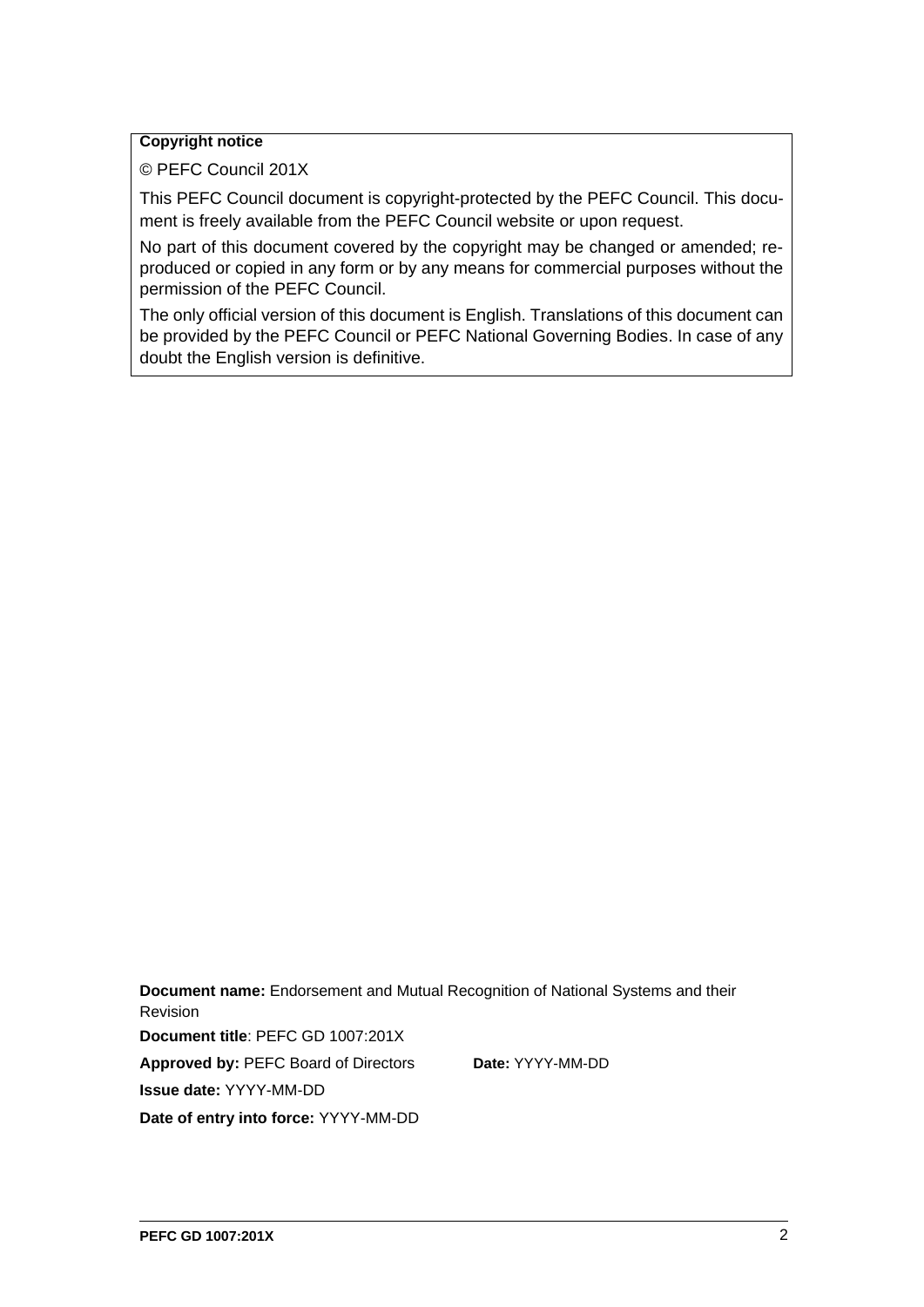### **Contents**

| 1              |                                                                     |  |
|----------------|---------------------------------------------------------------------|--|
| $\overline{2}$ |                                                                     |  |
| 3              |                                                                     |  |
| 4              |                                                                     |  |
| 5              |                                                                     |  |
| 6              |                                                                     |  |
| 6.1            |                                                                     |  |
| 6.2            |                                                                     |  |
| 6.3            |                                                                     |  |
| 6.4            |                                                                     |  |
| $\overline{7}$ |                                                                     |  |
| 7.1            |                                                                     |  |
| 7.2            |                                                                     |  |
| 7.3            |                                                                     |  |
| 7.4            |                                                                     |  |
| 7.5            |                                                                     |  |
| 7.6            |                                                                     |  |
| 7.7            |                                                                     |  |
|                | Appendix 1: Appointment of independent PEFC Registered Assessors 23 |  |
|                |                                                                     |  |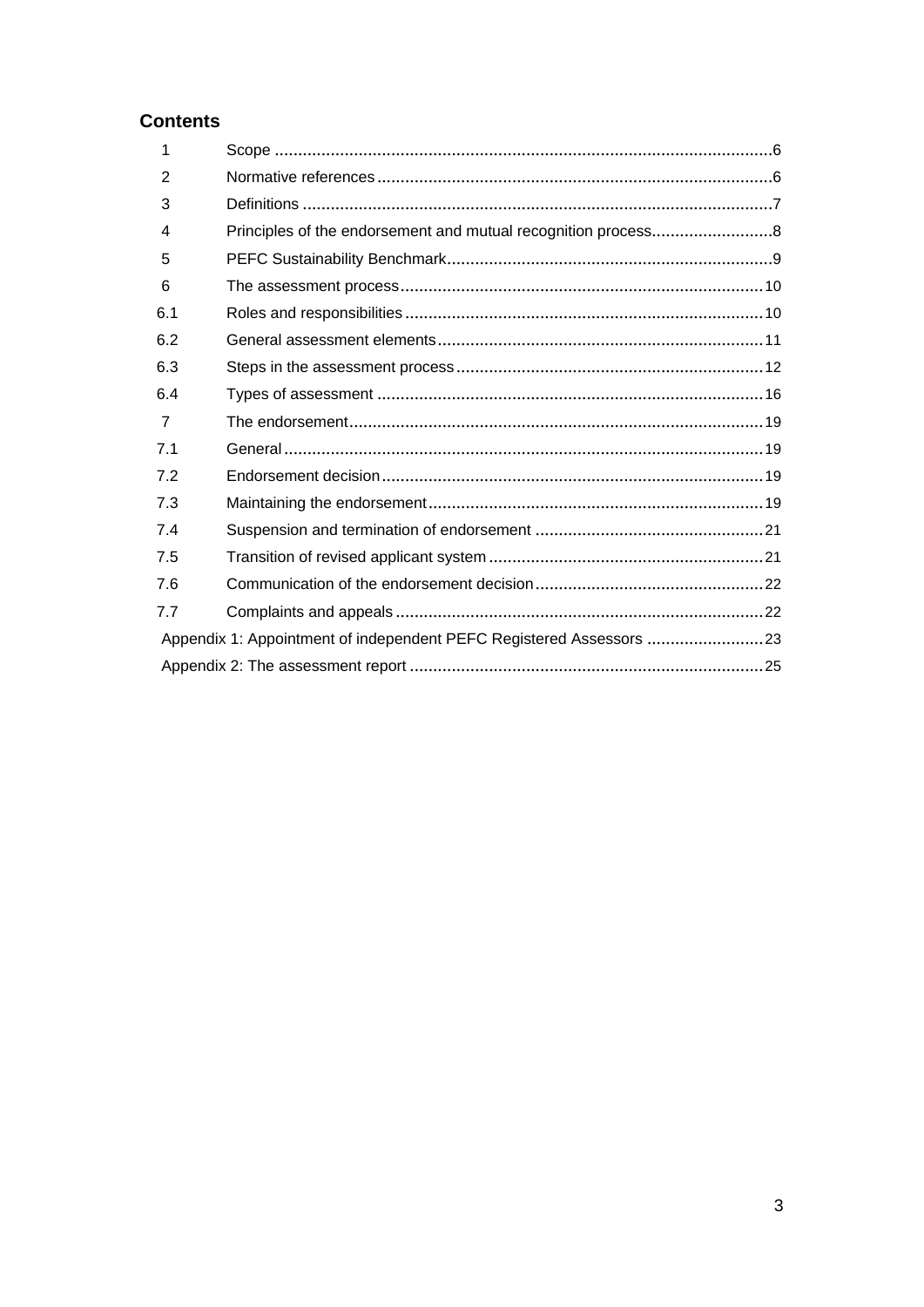#### **Foreword**

The PEFC Council (Programme for the Endorsement of Forest Certification) is a worldwide organisation promoting sustainable forest management through forest certification and labelling of forest based products. Products with the PEFC claim and / or label deliver confidence to customers and end consumers that the raw material originates in sustainably managed forests.

The PEFC Council provides endorsement of national forest certification systems which are required to comply with the PEFC Council's requirements subject to regular evaluations.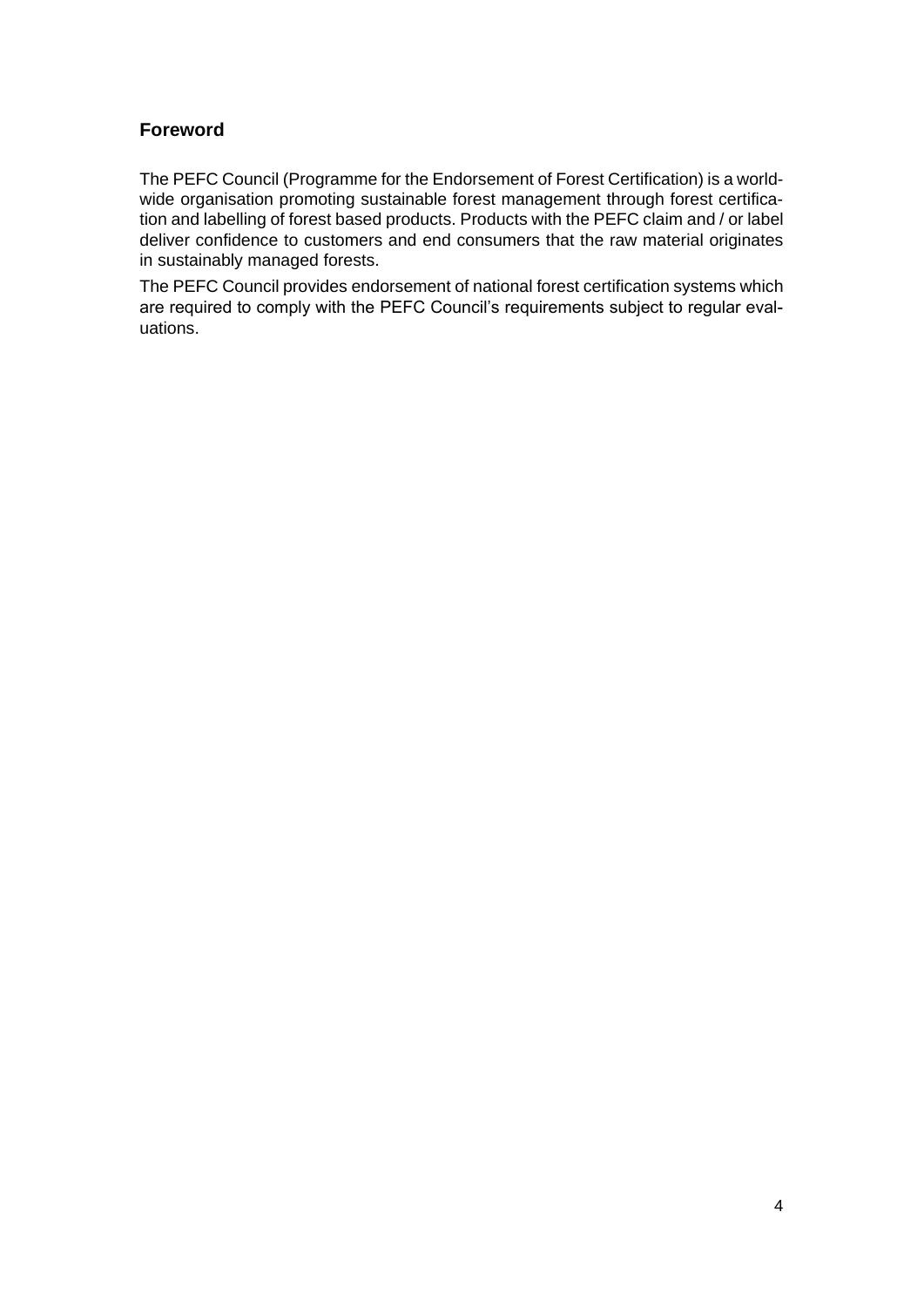#### **Introduction**

PEFC claims made on forest management and on forest based products provide information relating to sustainably managed forests and the origin of those forest based products from which originate in sustainably managed forests and recycled sources and other non-controversial sources.

Purchasers and potential purchasers can use this information in choosing the product based on sustainability, as well as other considerations.

PEFC strictly follows a bottom-up approach; forest certification systems are developed at the regional, national or sub-national level and represented by a National Governing Body (NGB).

To enable the PEFC claims to be used on a worldwide basis the endorsement and mutual recognition process ensures the consequent implementation of PEFC International Standards and Guidelines at regional, national or sub-national levels.

The goal of the PEFC Endorsement and Mutual Recognition process is to provide stakeholders with accurate and verifiable information on the reliability of PEFC certification systems worldwide.

This guideline has been developed in an open, transparent, consultative and consensus based process covering a broad range of stakeholders.

This guideline has two appendices:

Appendix 1: Appointment of independent PEFC Registered Asses-

sors Appendix 2: The assessment report

The PEFC Standard and System Requirements Checklist is available separately. The completed checklist is part of the application for endorsement and can be used as a supportive tool in the assessment. The latest version of this checklist is available at the PEFC Council Secretariat.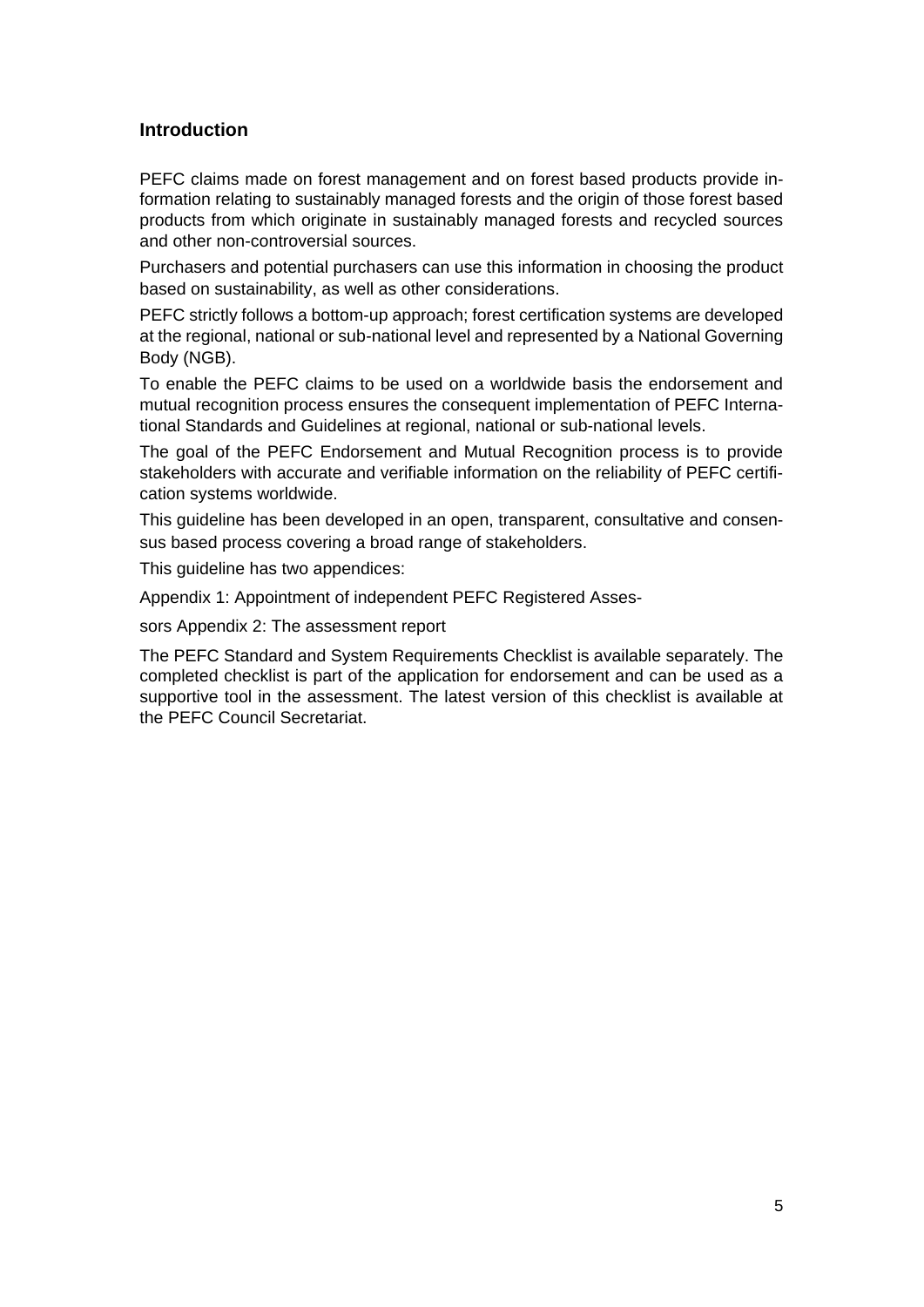#### **1 Scope**

This document describes the requirements for the endorsement and mutual recognition process of new, reviewed, revised and/or amended systems and refers to PEFC Standards and Guidelines. The process consists of an independent assessment and an endorsement decision.

The endorsement of a system means that the members of the PEFC Council have determined that the system meets the requirements of the PEFC Council. The endorsement procedure ensures that each system votes on each other. Therefore, the systems recognise each other under the PEFC Council mutual recognition umbrella.

Rules for endorsement of forest certification and chain of custody standards and systems guide the assessment and decision-making in the process. The rules harmonise the documentation of the system and applications, as well as the assessment processes, carried out by independent assessors.

They also set the framework for the endorsement decision-making process in the PEFC Council and thus provide fairness and equity for all applicants.

This document is normative for National Governing Bodies seeking endorsement and mutual recognition of their applicant system by the PEFC Council.

#### **2 Normative references**

The following referenced documents are indispensable for the application of this document. Any dated references are the particular original documents. For the purpose of the application of this Guide, the current version of referenced documents is relevant.

PEFC ST 1001, *Standard Setting - Requirements (available from www.pefc.org)*

PEFC ST 1003, *Sustainable Forest Management – Requirements*. *(available from www.pefc.org)*

PEFC ST 1002, *Group Forest Management Certification - Requirements (available from www.pefc.org)*

PEFC ST 2002, *Chain of Custody of Forest Based Products – Requirements (available from www.pefc.org) (title will change)*

PEFC ST 2003*, Requirements for Certification Bodies operating Certification against the PEFC International Chain of Custody Standard*

PEFC GD 1004, Administration of PEFC scheme, chapter 8 *(available from www.pefc.org)*

TD Annex 6 (Certification and Accreditation Procedures) *(available from www.pefc.org) (to be replaced with ST 1004 during the revision process)*

PEFC ST 2001, PEFC Logo usage rules - Requirements (hereinafter PEFC Logo usage rules), *(available from www.pefc.org)*

PEFC GL7/2007*, PEFC Council procedures for the investigation and resolution of complaints and Appeals (available from www.pefc.org)*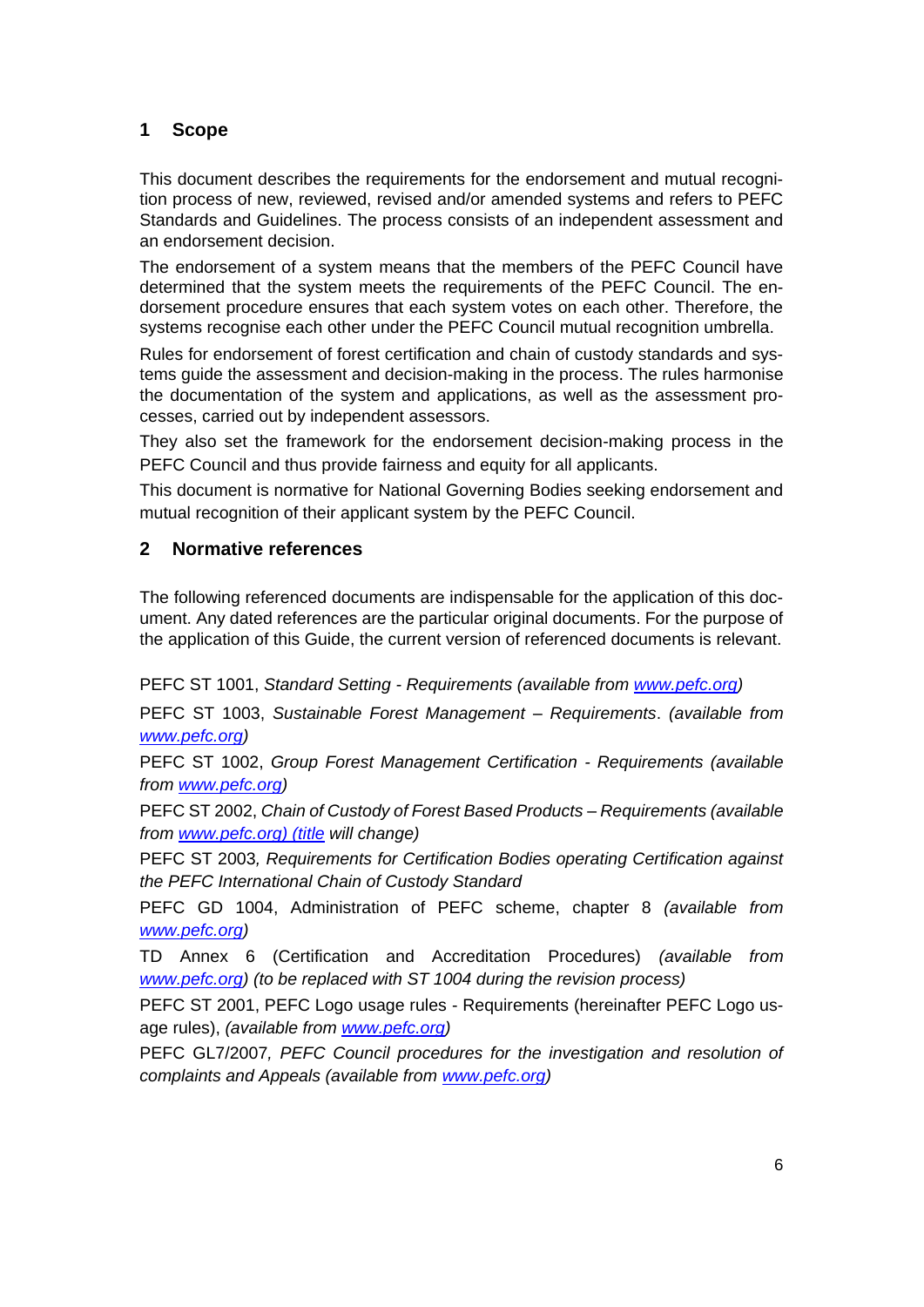#### **3 Определения**

For the purposes of this guide, the relevant definitions given in ISO/IEC Guide 2 and ISO 9000 apply, together with the following definitions:

#### **3.1 Amendment to a system**

Any alteration of the wording of a system documentation of:

- a) an endorsed system
- b) an applicant system which was submitted for assessment.

#### **3.2 Система заявителя**

- **a)** Национальная или административно-территориальная (субнациональная) **система лесной сертификации**, которая предоставляется соответствующим **Национальным Руководящим Органом (НРО)** или от имени этого НРО для проведения ее оценки на соответствие требованиям PEFC.
- **b)** Региональная, т.е. наднациональная (супранациональная) **система лесной сертификации**, которая предоставляется Национальным Руководящим Органом той страны, где расположен уполномоченный орган PEFC, ответственный за администрирование системы, или от имени такого НРО для проведения ее оценки на соответствие требованиям PEFC.

#### **3.3 Editorial changes**

Changes to a system that do not alter the technical content.

NOTE This can include clarifications, guidance and grammatical changes.

#### **3.4 Endorsed system**

An **applicant system** that received **endorsement and mutual recognition** from the PEFC Council.

#### **3.5 Endorsement and mutual recognition**

The endorsement of a system means that the members of the PEFC Council have determined that the system meets the requirements of the PEFC Council. The endorsement procedure ensures that each system votes on each other. Therefore the systems recognise each other under the PEFC Council mutual recognition umbrella.

#### **3.6 Forest certification system**

The set of standards and related procedures necessary to carry out forest certification activities.

NOTE A forest certification system would consists of one or more forest management standards, a chain of custody standard and all other standards and documents necessary to carry out certification activities such as certification and accreditation procedures, standard development requirements etc.

#### **3.7 National Governing Body**

The National Governing Body (NGB) member of the PEFC Council.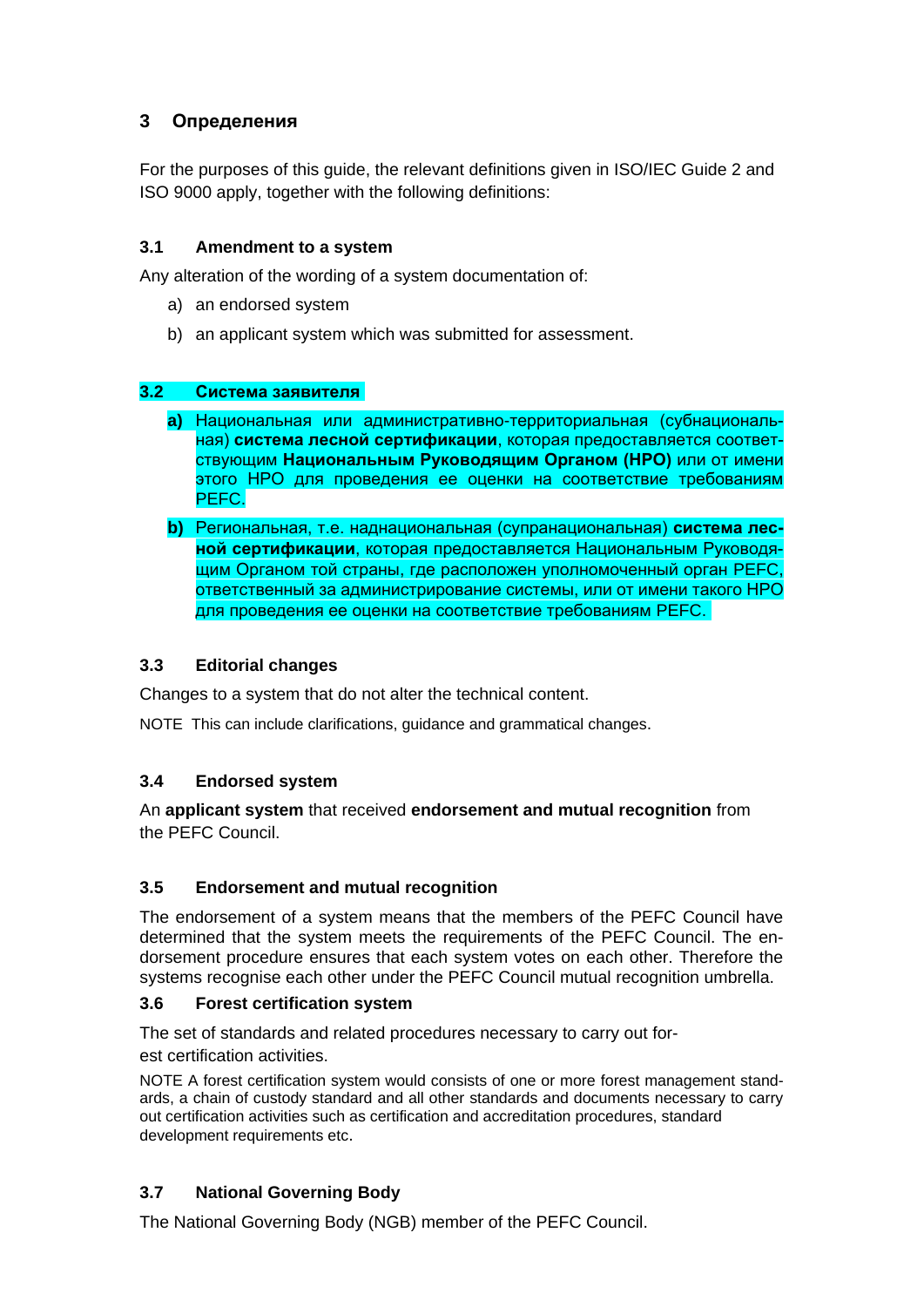#### **3.8 PEFC Sustainability Benchmark**

The PEFC Council standards and documents including the requirements, with which an **applicant system** seeking endorsement and mutual recognition needs to comply.

#### **3.9 Дата пересмотра**

Дата, при наступлении которой, должен начаться процесс **пересмотра системы** (см. PEFC ST 1001:201X, Chapter 8). Дата пересмотра – это пять лет от даты утверждения, указанной в стандарте по лесоуправлению **одобренной системы**.

#### **3.10 Пересмотр системы (Review of a system)**

Деятельность по определению соответствия системы запросам и требованиям владельцев системы, заинтересованных сторон, потребителей и т.п. Пересмотр системы может привести к **обновлению системы**.

#### **3.11 Обновление системы (Revision of a system)**

Усовершенствование системы после ее **пересмотра**.

#### **3.12 Документация системы**

Техническая документация **системы заявителя** или **одобренной системы**, относящаяся к оценке и одобрению PEFC.

#### **4 Принципы процесса одобрения и взаимного признания**

The process is governed by the following basic principles:

- The PEFC Council Standards, setting out the requirements for regional, national or sub-national systems, are transparent and widely communicated.
- The application for endorsement and mutual recognition is made by, or on behalf of, a NGB.
- The endorsement and mutual recognition of applicant systems and standards relies on their independent assessment.
- The assessment process is transparent and consultative.
- Assessment results and the assessment reports are made publically available by the PEFC Council.

#### **5 Критерии устойчивости PEFC**

The objective of the endorsement process is to determine whether an applicant system meets the PEFC Sustainability Benchmark. The applicant system, submitted for PEFC Council endorsement and mutual recognition shall demonstrate conformance with the following PEFC requirements:

• the content of the (regional, national or sub-national) forest management certi-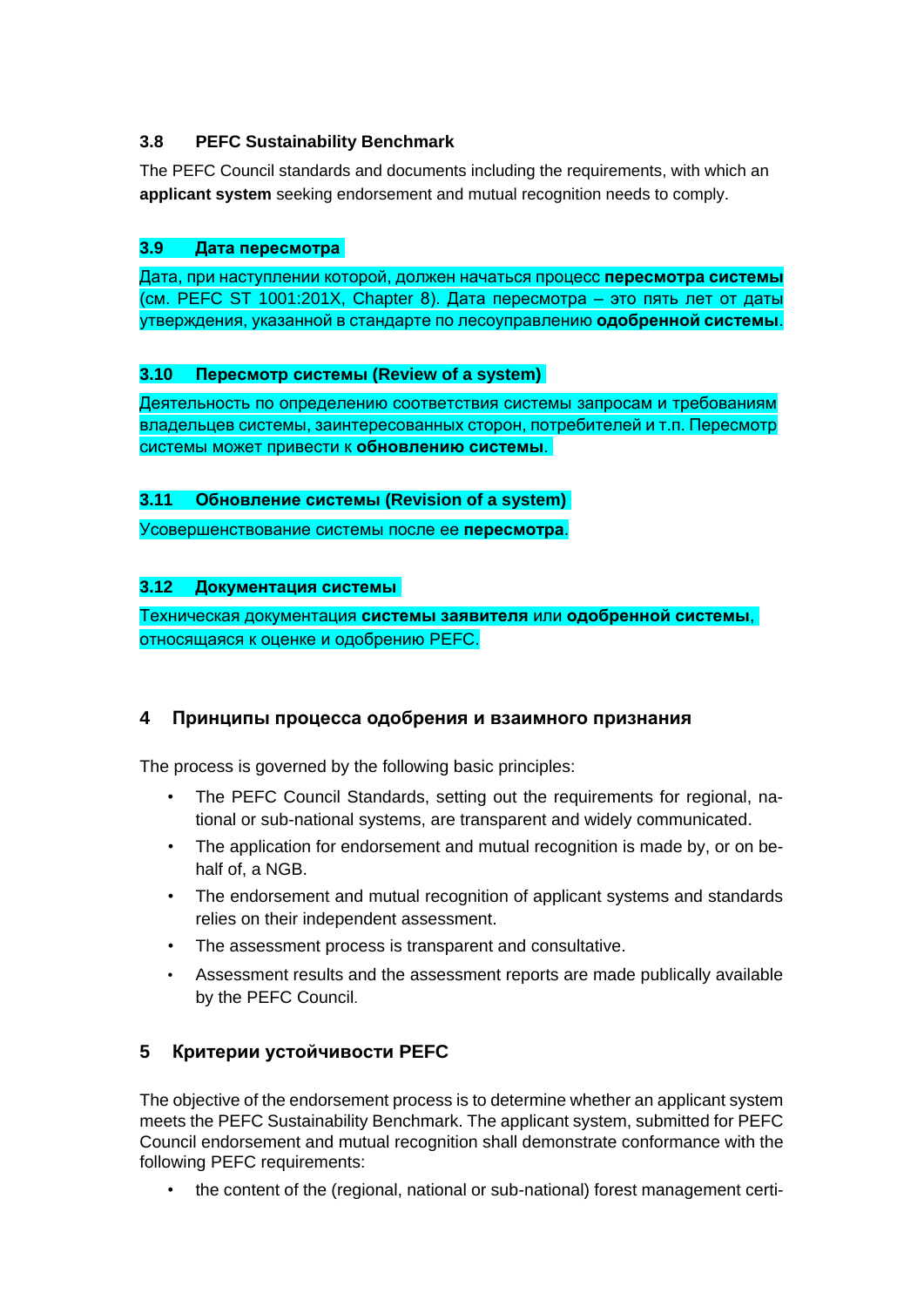fication standard(s) shall meet the requirements of PEFC ST 1003:201X, Sustainable Forest Management – Requirements;

- standard setting procedures and the standard setting process that was carried out shall meet the requirements of PEFC ST 1001:201X, Standard Setting – Requirements;
- where group certification of forest management is part of the system, the group certification model shall meet the requirements of PEFC ST 1002:201X, Group Forest Management Certification – Requirements;
- any system specific chain of custody standard(s) shall meet the requirements of PEFC ST 2002:201X, Chain of Custody of Forest Based Products – Requirements;
- the system's administrative procedures shall meet the following requirements:
	- o for notification of certification bodies: PEFC GD 1004:2009, Administration of PEFC scheme, chapter 5;
	- o for PEFC logo licensing: PEFC GD 1004:2009, Administration of PEFC scheme, chapter 6;
	- o for complaints and dispute resolution: PEFC GD 1004:2009, Administration of PEFC scheme, chapter 8;
- the procedures for certification and accreditation shall meet the requirements of:
	- o TD Annex 6 (PEFC ST 1004:201X), Certification and Accreditation Procedures, for forest management certification
	- $\circ$  PEFC ST 2003:201X, Requirements for Certification Bodies operating Certification against the PEFC International Chain of Custody Standard, for chain of custody certification.

The endorsement and mutual recognition of an applicant system is limited to those system documents that can be assessed against (a part of) the PEFC Sustainability Benchmark.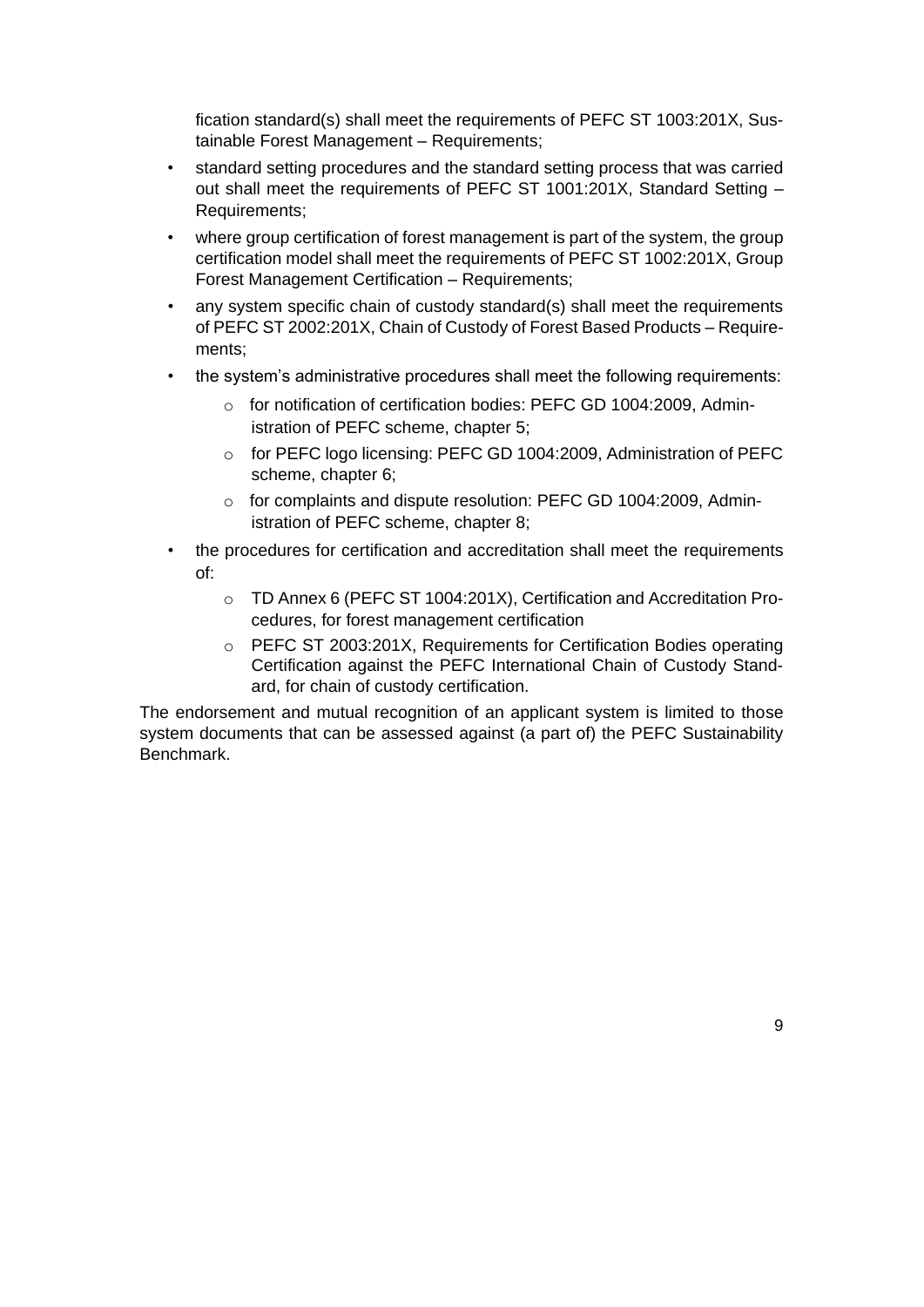### **6 Процесс оценки системы**

#### **6.1 Права и обязанности**

The different activities in the process are carried out by various actors. Table 1 describes the most important aspects of the roles/tasks of particular actors.

| Actor                                          | Description of the role / the main tasks                                                                                                                                                                                                              |  |  |  |  |  |
|------------------------------------------------|-------------------------------------------------------------------------------------------------------------------------------------------------------------------------------------------------------------------------------------------------------|--|--|--|--|--|
| <b>PEFC</b><br>Council<br>General<br>Assembly  | The PEFC Council's highest decision making authority is responsible<br>for the first endorsement decision on applicant systems.                                                                                                                       |  |  |  |  |  |
| <b>PEFC</b><br>Council<br><b>Board</b><br>of   | Responsible for ensuring the assessment is sound and completed<br>according to PEFC requirements, and that the recommendations are<br>logical and consistent.                                                                                         |  |  |  |  |  |
| <b>Directors</b>                               | On being satisfied, makes a recommendation to the General<br>Assembly with regard to the first endorsement of an applicant system.<br>Responsible for the decision on suspension or termination of the                                                |  |  |  |  |  |
| <b>PEFC</b><br>Council<br>Secretary<br>General | endorsement of an endorsed system.<br>Responsible for confirming that the NGB has met the milestones in<br>order to keep their endorsement.                                                                                                           |  |  |  |  |  |
| National                                       | Preparation of the applicant system documentation.                                                                                                                                                                                                    |  |  |  |  |  |
| Governing                                      | Application for endorsement.                                                                                                                                                                                                                          |  |  |  |  |  |
| Body                                           | Ensuring the endorsed system remains in compliance with the PEFC<br>Sustainability Benchmark.                                                                                                                                                         |  |  |  |  |  |
| Assessor                                       | Solely responsible for the independent assessment of the system with<br>regard to the compliance with the PEFC Sustainability Benchmark.<br>Making a recommendation to the PEFC Council Board of Directors<br>concerning the endorsement of a system. |  |  |  |  |  |
| <b>PEFC</b>                                    | Coordination of the involved actors.                                                                                                                                                                                                                  |  |  |  |  |  |
| Council<br>Secretariat                         | Managing the international consultation including the invitation of<br>stakeholder to provide comments.                                                                                                                                               |  |  |  |  |  |
|                                                | Quality assurance of the overall endorsement process.                                                                                                                                                                                                 |  |  |  |  |  |
|                                                | Training of the PEFC Registered Assessors.                                                                                                                                                                                                            |  |  |  |  |  |
|                                                | Evaluation and verification of (evidence demonstrating) compliance<br>with the endorsement milestones.                                                                                                                                                |  |  |  |  |  |
| <b>Stakeholders</b>                            | Stakeholders have the opportunity to provide comments on the<br>applicant system during the 60 day international consultation.                                                                                                                        |  |  |  |  |  |
|                                                | Stakeholders involved in the development of the applicant system are<br>encouraged to respond to the assessor's "stakeholder involvement<br>survey"                                                                                                   |  |  |  |  |  |

Table 1: Role / main tasks of actors in the endorsement process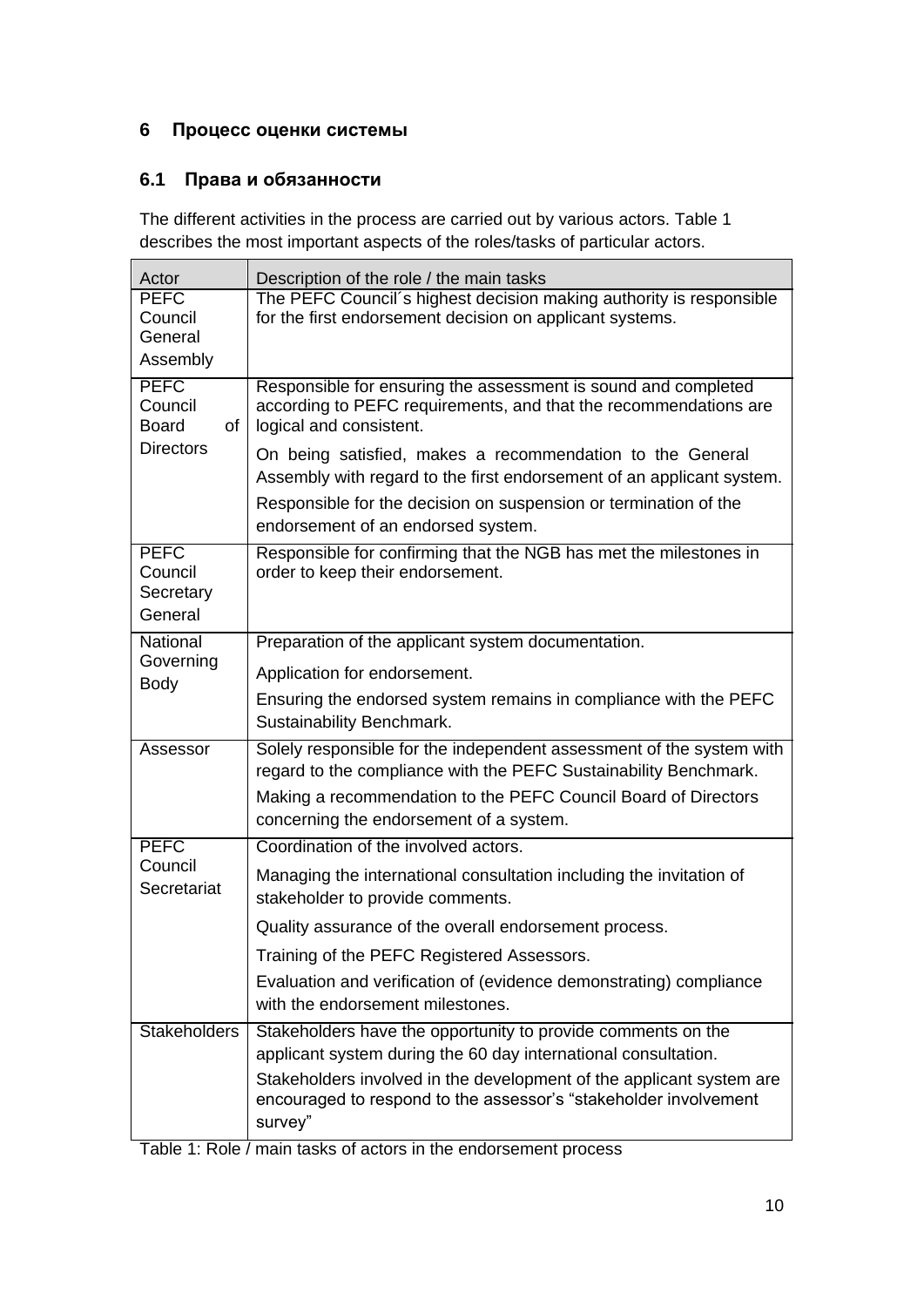#### **6.2 Элементы общей оценки**

#### 6.2.1 **PEFC Registered Assessors**

Assessments shall be carried out by an independent, PEFC Registered Assessor. Procedures for the selection and appointment of an assessor are described in Appendix 1.

NOTE An evaluation of editorial changes is carried out by the PEFC Council Secretariat.

#### 6.2.2 **Решения, принимаемые в процессе оценки**

Независимый оценщик оценивает доступную документацию системы заявителя на соответствие определенным требованиям Критериев Устойчивости PEFC и принимает решение по каждому требованию. Оценщик может вынести три различных решения:

| Значительное несоответствие:   | Несоответствие какому-либо конкретному   |  |  |  |
|--------------------------------|------------------------------------------|--|--|--|
|                                | <b>требованию PEFC оказывает большое</b> |  |  |  |
|                                | влияние на достижение ожидаемого ре-     |  |  |  |
|                                | зультата Критериев Устойчивости РЕГС.    |  |  |  |
| Незначительное несоответствие: | Несоответствие какому-либо конкретному   |  |  |  |
|                                | требованию РЕГС оказывает небольшое      |  |  |  |
|                                | влияние на достижение ожидаемого ре-     |  |  |  |
|                                | зультата Критериев Устойчивости РЕГС.    |  |  |  |
| Соответствие:                  | Процедура, описанная в документации      |  |  |  |
|                                | системы, полностью соответствует опре-   |  |  |  |
|                                | деленным требованиям Критериев Устой-    |  |  |  |
|                                | <b>ЧИВОСТИ PEFC</b>                      |  |  |  |

Все решения, принимаемые в процессе оценки должны быть четко обоснованы.

ПРИМЕЧАНИЕ: Решение, принимаемое в процессе оценки, основано на ожидаемом результате применимого документа из Критериев Устойчивости PEFC. Например, достижение сбалансированного представительства при разработке стандарта (ST 1001) или проведение независимой и беспристрастной оценки на соответствие (ST 2003).

#### 6.2.3 **Recommendation by the assessor**

The final result of an assessment is the assessor's recommendation to the PEFC Council Board of Directors. The assessor shall recommend whether the PEFC Council Board of Directors recommends to the General Assembly the endorsement of the applicant system, or not.

The endorsement recommendation can include conditions for endorsement. Such conditions shall be clear with regard to content and date for implementation (whether before or subsequent to endorsement).

Depending on the type of nonconformity, the following conditions apply:

- A major nonconformity does not allow endorsement and shall be corrected before the endorsement of the system.
- For a minor nonconformity, the assessor recommends appropriate corrective action. A minor nonconformity should be corrected within 6 months. The assessor may recommend a longer period where justified by particular circumstances.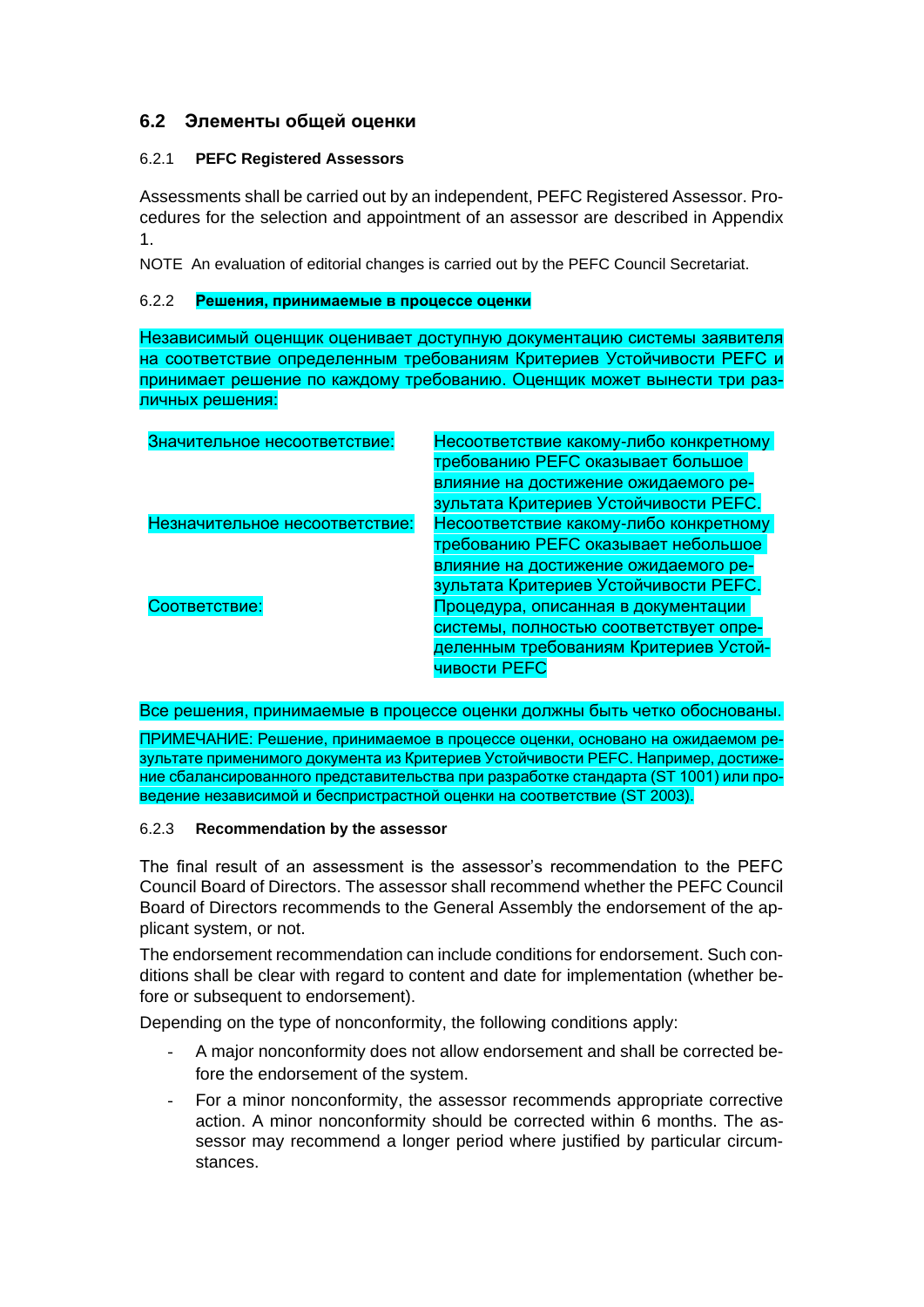Multiple minor nonconformities can result in a recommendation that minor nonconformities shall be corrected before the endorsement of the applicant system.

#### **6.3 Этапы процесса оценки**

This chapter describes the steps of the assessment process. The actual assessment scope and process depend on the nature of application submitted by the NGB and are specified for each assessment type in chapter 6.4.

#### 6.3.1 **Scope**

The assessment can consist of all or any of the following elements:

- a) A general analysis of the structure of the applicant system
- b) An assessment of the standard setting procedures against PEFC ST 1001:201X, *Standard Setting - Requirements*
- c) An assessment of the standard setting process, including a stakeholder survey, against PEFC ST 1001:201X, *Standard Setting - Requirements*
- d) An assessment of the forest certification standard(s) against PEFC ST 1003:201X, *Sustainable Forest Management – Requirements*
- e) An assessment of the group certification model against PEFC ST 1002:201X, *Group Forest Management Certification - Requirements*
- f) An assessment of any system specific chain of custody standard(s) against PEFC ST 2002:201X, *Chain of Custody of Forest Based Products – Requirements*
- g) An assessment of the procedures for notification of certification bodies against PEFC GD 1004:2009, *Administration of the PEFC scheme*, chapter 5
- h) An assessment of the procedures for logo licensing against PEFC GD 1004:2009, *Administration of PEFC scheme*, chapter 6
- i) An assessment of the complaints and dispute resolution procedures against PEFC GD1004:2009, *Administration of PEFC scheme*, chapter 8
- j) An assessment of the forest management certification and accreditation procedures against PEFC ST 1004:201X, *TITLE*
- k) An assessment of the chain of custody certification and accreditation procedures against PEFC ST 2003:201X, *Requirements for Certification Bodies operating Certification against the PEFC International Chain of Custody Standard*
- l) Any other aspects affecting the applicant system's compliance with the PEFC Sustainability Benchmark.

The assessment does not cover any other documents from the applicant system for which no PEFC benchmark exists.

#### 6.3.2 **Заявление**

Заявление на одобрение и взаимное признание системы заявителя должно быть передано в Секретариат Совета PEFC в электронном виде, к нему также должны прилагаться следующие документы, переведенные на английский язык (при необходимости) (см. главу 6.4):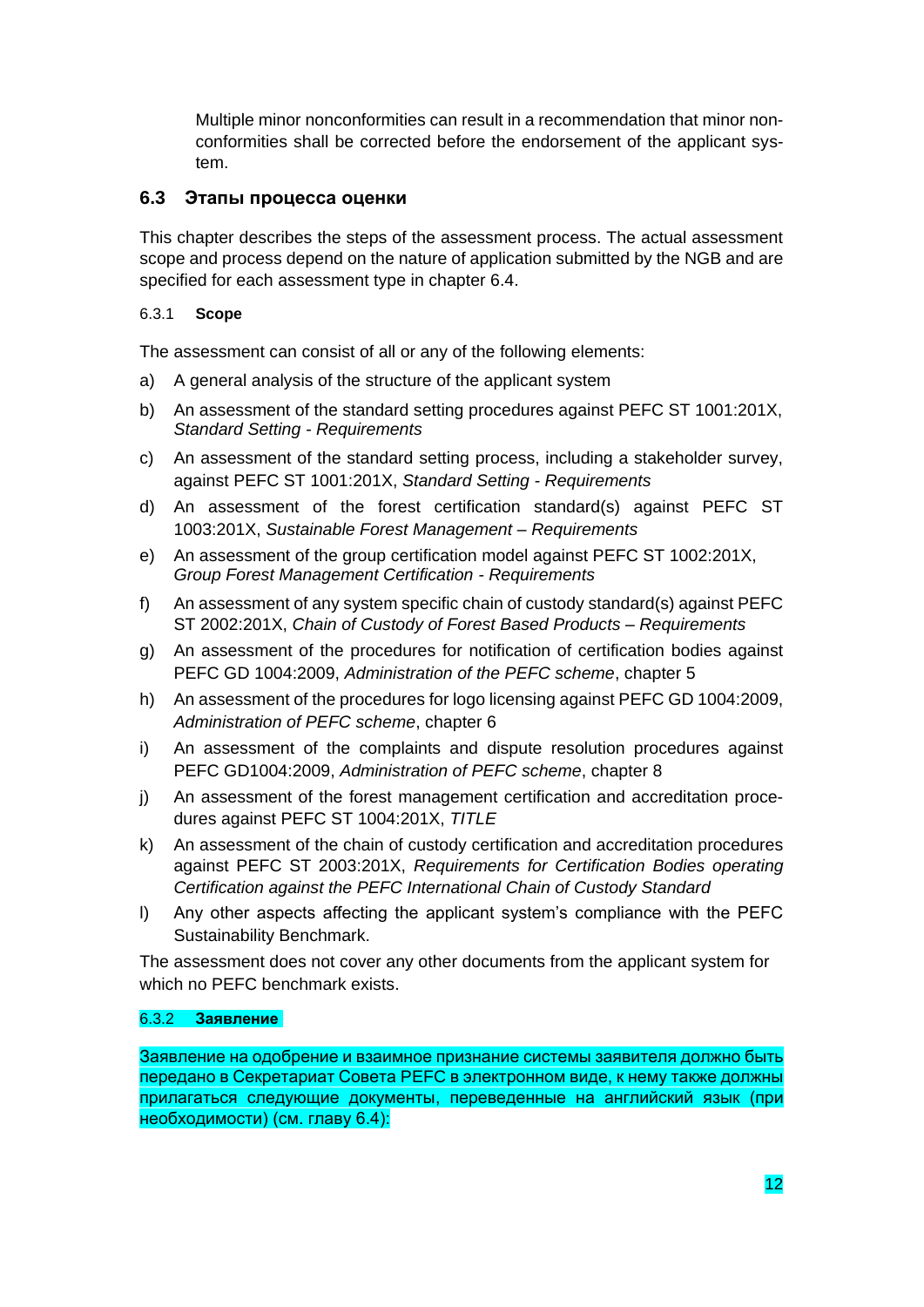- 1. Письменный запрос на проведение оценки системы от НРО. В случае запроса на проведение оценки системы регионального заявителя, необходимо подтверждение поддержки от НРО какой-либо другой страны, где функционирует система,
- 2. Описание системы,
- 3. Процедуры разработки стандартов,
- 4. Отчет о разработке системы, включая:
	- Краткое описание процесса разработки стандартов и график.
	- Перечень заинтересованных сторон, выявленных в результате составления карт заинтересованных сторон, включая их контактные данные, предпочтительно адреса электронной почты,
	- Данные об объявлении начала процесса и приглашении заинтересованных сторон,
	- Краткое содержание комментариев, полученных в результате общественного обсуждения(-й),
	- Подтверждение достижения консенсуса, включая резюме представленных возражений и их разрешение,
	- Краткое описание основных изменений и их обоснование (для обновленных стандартов)
- 5. Критерии выдачи сертификата по лесной сертификации (стандарт(-ы) по лесоуправлению и сопутствующие документы),
- 6. Описание модели групповой сертификации,
- 7. Требования сертификации цепочки поставок (стандарт по цепочке поставок),
- 8. Административные процедуры, связанные с:
	- выдачей лицензии на использование логотипа PEFC;
	- нотификацией органов по сертификации;
	- разрешением споров,
- 9. Описание процедур сертификации и аккредитации с соответствующими ссылками на международные стандарты, определяющие требования к квалификации аудиторов и органов по сертификации,
- 10. Заполненный Перечень требований стандартов и системы PEFC (чеклист).

ПРИМЕЧАНИЕ: Для проведения эффективной оценки НРО должен также предоставить соответствующие протоколы, договоры и т.п., подтверждающие данные, указанные в документации системы. Эти документы могут быть предоставлены на национальном языке. Оценщик имеет право запросить перевод некоторых частей, которые необходимы ему для принятия решения в процессе оценки системы.

#### 6.3.3 **Принятие заявления**

После получения заявления и перед принятием его к исполнению Секретариат Совета PEFC должен проверить заявление и удостовериться в том, что НРО находится в хорошем финансовом состоянии.

6.3.4 **Международное обсуждение**

После принятия заявления к исполнению, Секретариат Совета PEFC начинает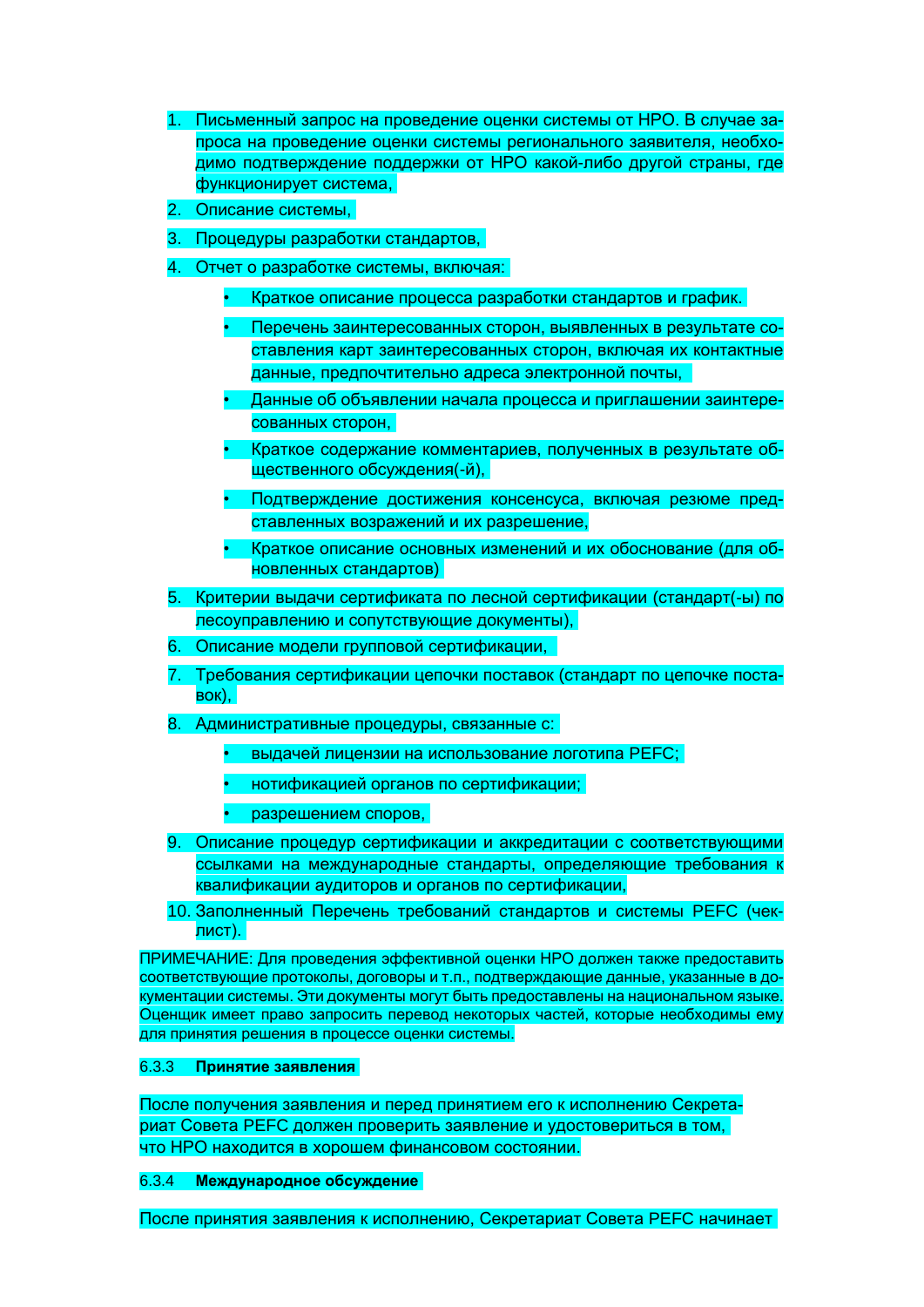процесс международного обсуждения.

О начале такого обсуждения должно быть сделано объявление на вебсайте Совета PEFC. Минимальный период международного обсуждения составляет **60 дней.** 

В начале процесса обсуждения Секретариат Совета PEFC должен организовать вебинар, в котором НРО представит систему заявителя. Этот вебинар должен включать как минимум краткое описание процесса разработки стандарта, общую структуру и функционирование системы, а также обзор основных изменений, которым подвергнется система в случае ее обновления (revision).

Секретариат Совета PEFC предложит всем Национальным Руководящим Органам и другим национальным и международным заинтересованным сторонам предоставить оценщикам свои комментарии касательно системы заявителя.

Для рассылки приглашений принять участие в обсуждении секретариат Совета PEFC должен использовать актуальную «карту заинтересованных сторон» (stakeholder map) (включая все заинтересованные стороны в системе PEFC).

Оценщик должен представить отчет об участии заинтересованных сторон в процессе международного обсуждения.

Результаты международного обсуждения оцениваются тем оценщиком, который выполнял оценку системы, их анализ включен в итоговый отчет о проведении оценки.

#### 6.3.5 **Опрос заинтересованных сторон**

В рамках оценки процесса разработки стандарта оценщик должен провести опрос заинтересованных сторон, чтобы проверить основное содержание отчета о разработке системы на предмет вовлечения заинтересованных сторон в процесс разработки стандарта.

Опросный лист должен быть направлен всем заинтересованным сторонам, которые принимают участие в процессе разработки стандарта, и, по крайней мере, представительному числу заинтересованных сторон из групп заинтересованных сторон, указанных органом по стандартизации в «карте заинтересованных сторон».

#### 6.3.6 **Подготовка проекта отчета**

Входные данные для подготовки проекта отчета состоят из документации, переданной системой, комментариев и/или отзывов, полученных в процессе международного обсуждения и опроса заинтересованных сторон.

На основании этих данных оценщик должен определить соответствие системы заявителя требованиям «Критериев Устойчивости PEFC», предоставив четкие оценочные решения по всем применимым требованиям.

Разработка проекта отчета не должна превышать пяти недель, а структура отчета должна соответствовать структуре, описанной в приложении 2.

Проект отчета должен быть направлен НРО и в Секретариат Совета PEFC.

#### 6.3.7 **Комментарии и поправки Национальных Руководящих Органов**

На основании проекта отчета НРО может предоставить дополнительную информацию и комментарии. В процессе оценки НРО может также делать необходимые изменения в документации системы заявителя, если эти изменения не повлияют на временной промежуток, выделенный для проведения оценки. Если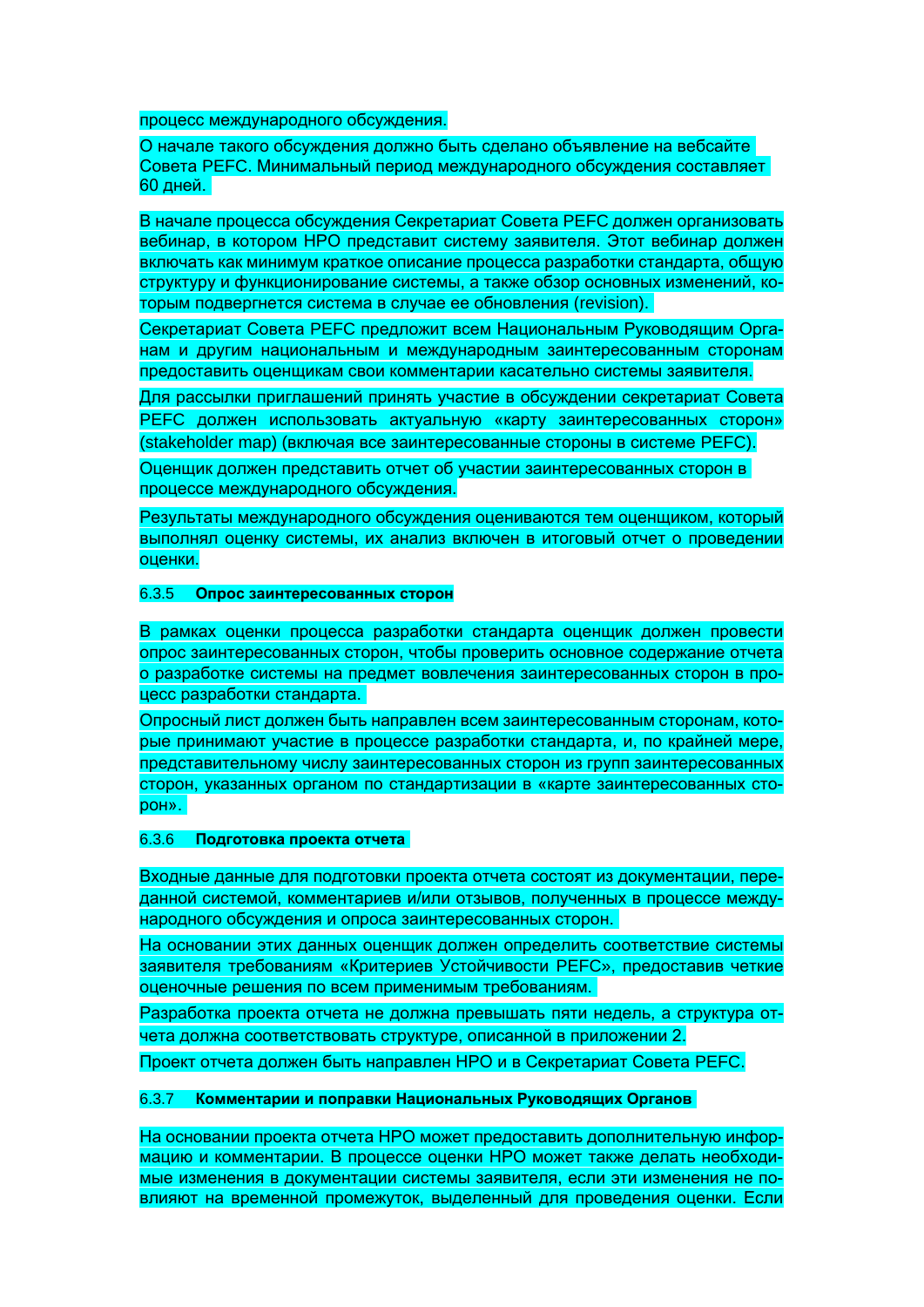НРО понадобится больше времени для внесения изменений в документацию системы заявителя, то он может запросить приостановку процесса оценки, как указано в п. 6.3.13.

Секретариат Совета PEFC может также предоставить свои комментарии оценщику и заявителю в течение определенного периода времени, отведенного на предоставление комментариев.

Этот период не должен превышать трех недель или иного периода времени, указанного в договоре между НРО, Секретариатом Совета PEFC и оценщиком.

Если итоговый проект отчета или итоговый отчет содержит новые несоответствия, не представленные в проекте отчета, НРО должен иметь возможность предоставить свои комментарии. Секретариат Совета PEFC должен уведомить НРО и согласовать с ним сроки для предоставления комментариев.

#### 6.3.8 **Выездная проверка**

Посещение региона, в котором функционирует система, для сбора информации о системе заявителя и встречи с Национальным Руководящим Органом и заинтересованными сторонами необходимо лишь при первоначальной оценке системы. В последующих случаях при проведении оценки НРО или Секретариат Совета PEFC могут потребовать проведение выездной проверки, или же она может быть рекомендована оценщиком в своем тендерном предложении.

Секретариат Совета PEFC принимает решение о включении выездной проверки в процесс оценки системы, если эта оценка не является первичной.

ПРИМЕЧАНИЕ: Выездная проверка проводится во время определенного периода, отведенного на предоставление комментариев (см. п. 6.3.7).

#### 6.3.9 **Подготовка итогового проекта отчета**

#### Проект отчета должен быть в дальнейшем преобразован в итоговый проект отчета.

Входные данные для подготовки итогового проекта отчета состоят из доказательств, комментариев и пояснений, полученных от НРО, результатов выездной проверки и любых других комментариев от Секретариата Совета PEFC.

На основании этих данных оценщик должен пересмотреть свои решения, принятые и указанные им в проекте отчета, а также включить в итоговый проект отчета любые другие решения, принятые им на основании полученных данных.

Разработка итогового проекта отчета не должна превышать трех недель.

Итоговый проект отчета должен иметь структуру, описанную в Приложении 2.

Итоговый проект отчета должен быть направлен в Секретариат Совета PEFC.

#### 6.3.10 **Внутренняя проверка**

Секретариат Совета PEFC должен пересмотреть итоговый проект отчета для обеспечения качественной оценки. Внутренняя проверка недолжна превышать двух недель.

#### 6.3.11 **Подготовка итогового отчета**

Итоговый проект отчета должен быть в дальнейшем преобразован в итоговый отчет.

Входные данные для подготовки итогового отчета состоят из комментариев, полученных в процессе внутренней проверки. Оценщик должен ответить на эти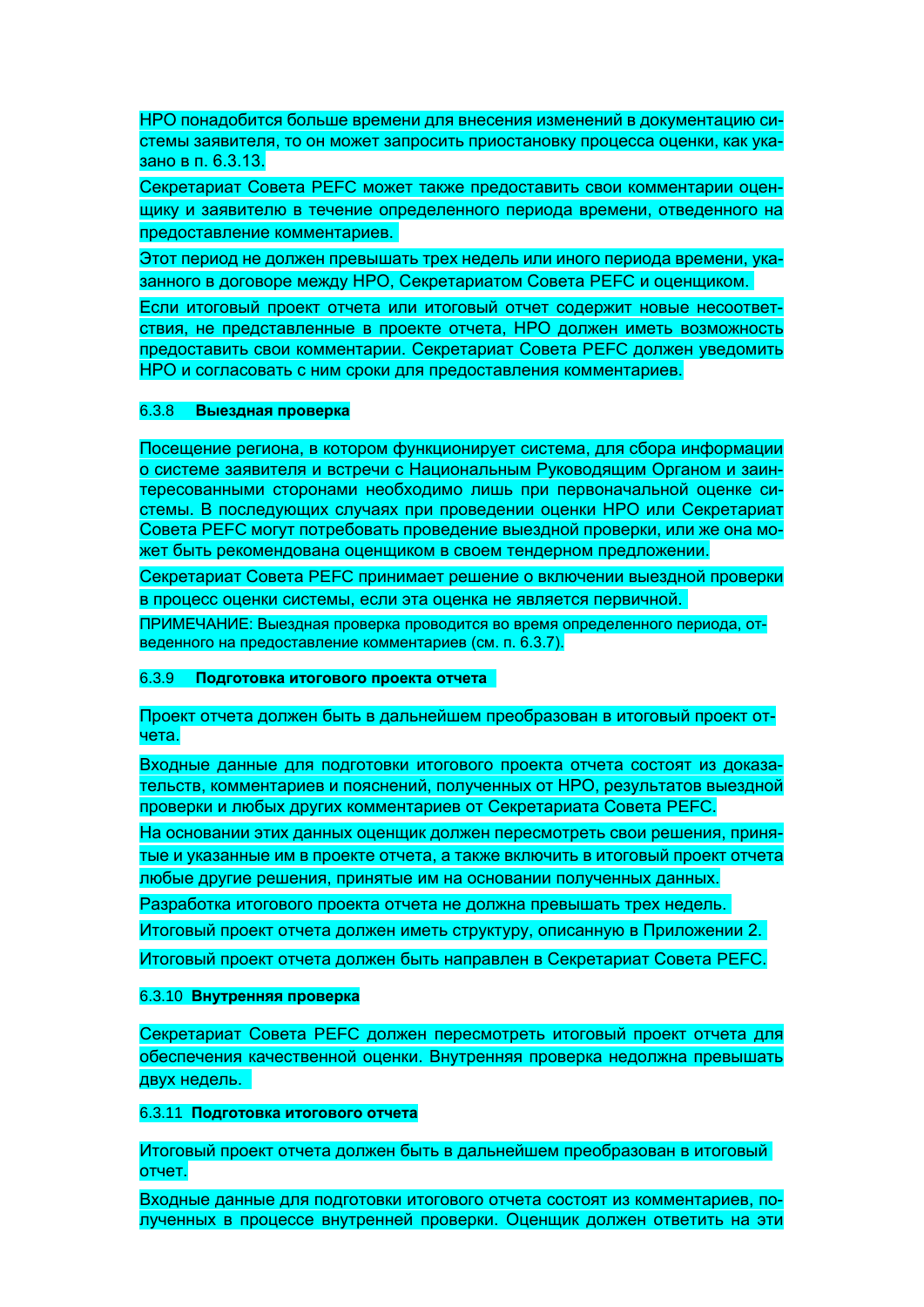комментарии, прояснив соответствующий вопрос или соответствующим образом пересмотрев свой отчет. Оценщик должен включить комментарии, полученные в ходе внутренней проверки и ответы на них в приложение к отчету, которое будет находиться в открытом доступе после публикации отчета.

Подготовка итогового отчета не должна превышать двух недель.

Итоговый отчет должен иметь структуру, описанную в Приложении 2.

Итоговый отчет должен быть направлен в Секретариат Совета РЕГС.

#### 6.3.12 Временная приостановка процесса оценки

По запросу НРО или по его собственному решению, Секретариат Совета РЕГС может временно приостановить процесс оценки.

Процесс оценки может быть временно приостановлен после предоставления проекта отчета или итогового проекта отчета. Эта приостановка позволит НРО внести необходимые изменения в документацию системы или предоставить оценщику дополнительные доказательства в тех случаях, когда это значительно повлияет на сроки процесса оценки.

Процесс оценки может быть восстановлен после получения подтверждения от Секретариата Совета РЕГС на основании переданных обновленных документов и/или других доказательств.

После получения обновленной документации и/или доказательств, оценщик может установить дополнительное время для рассмотрения и оценки этой документации.

Любые дополнительные сборы, возникающие по причине временной приостановки процесса оценки, должны быть согласованы Секретариатом Совета РЕГС и оценщиком, а покрываются они за счет HPO.

#### 6.4 Виды оценки

Объем и процесс оценки зависят от характера заявления, подаваемого НРО. Основные элементы процесса оценки подробно описаны в главе 6.3. Существует 5 различных видов оценки системы:

- 1. Оценка новой системы (п. 6.4.1)
- 2. Оценка обновленной системы (п. 6.4.2)
- 3. Оценка повторно подтверждаемой системы (п. 6.4.3)
- $\overline{4}$ Оценка поправок (п. 6.4.4)
- $5<sub>1</sub>$ Оценка редакционных изменений (п. 6.4.5)

На основании характера заявления Секретариат Совета РЕГС определяет необходимый вид оценки.

В пунктах 6.4.1 - 6.4.5 объясняется общий процесс, особенности и требования к заявлению по каждому виду оценки. В таблице 2 ниже определено, какие этапы процесса оценки из главы 6.3 применяются для каждого вида оценки.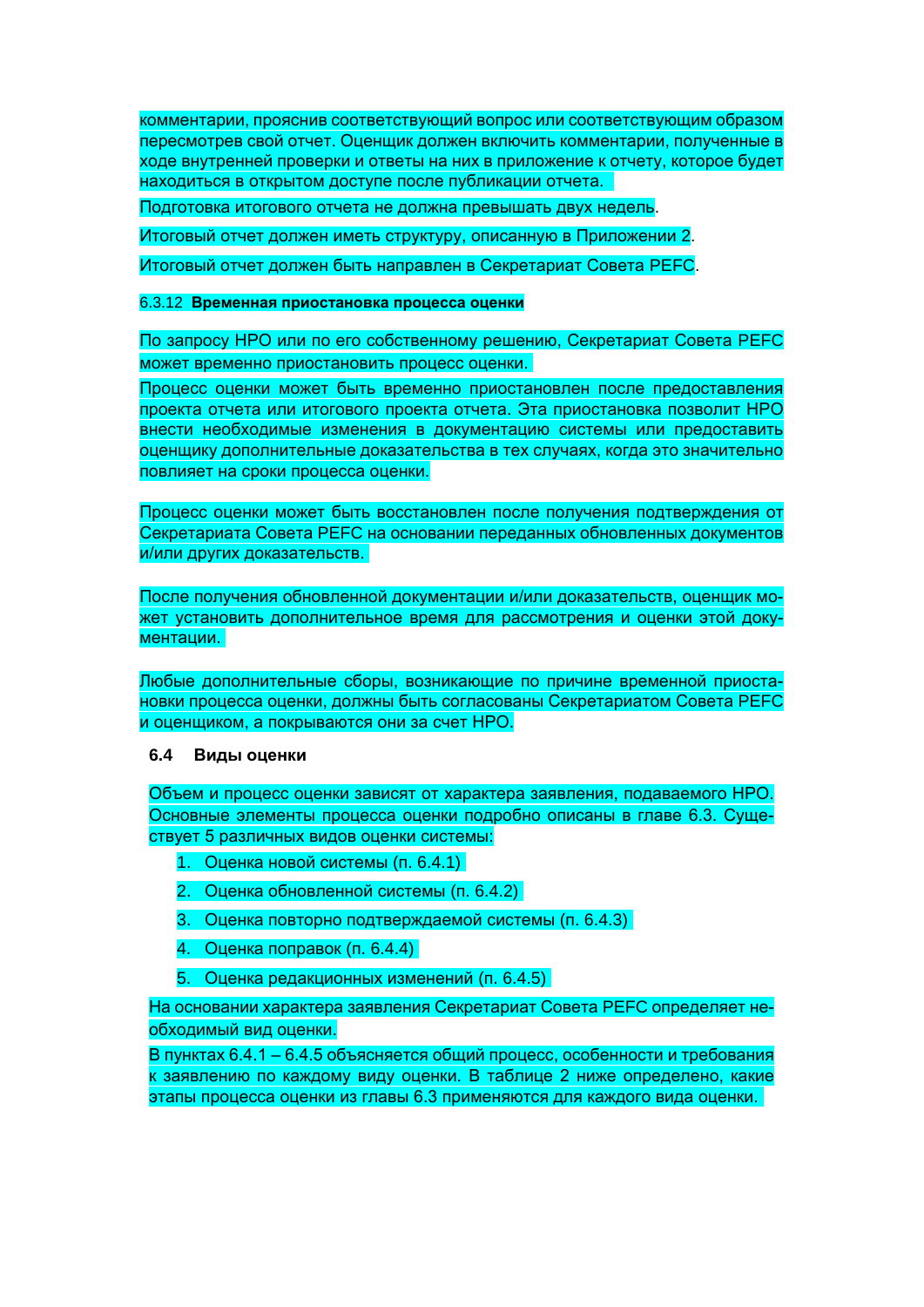|                    | Новая си- | Обнов-                  | $\overline{\text{no}}$ | Поправки       | Редакти-   |
|--------------------|-----------|-------------------------|------------------------|----------------|------------|
|                    | стема     | ленная                  | вторно                 |                | руемые     |
|                    |           | система                 | подтвер-               |                | измене-    |
|                    |           |                         | ждаемая                |                | <b>НИЯ</b> |
|                    |           |                         | система                |                |            |
| Предва-            |           |                         |                        |                |            |
| ритель-            |           |                         |                        |                |            |
| <u>ная</u><br>про- | Да        | Да                      | Да                     | Да             | Да         |
| верка              |           |                         |                        |                |            |
| Междуна-           |           |                         |                        |                |            |
| родное             |           |                         |                        |                |            |
| обсужде-           | Да        | Да                      | Нет                    | Нет            | <b>Нет</b> |
| ние                |           |                         |                        |                |            |
| Опрос за-          |           |                         |                        |                |            |
| интересо-          |           |                         |                        | При<br>необхо- |            |
| <b>ванных</b>      | Да        | Да                      | Да                     |                | <b>Нет</b> |
| сторон             |           |                         |                        | димости        |            |
| Проект             |           |                         |                        |                |            |
| отчета             | Да        | Да                      | Да                     | Да             | Нет        |
| Период             |           |                         |                        |                |            |
| для                |           |                         |                        |                |            |
| предо-             |           |                         |                        |                |            |
| ставле-            | Да        | Да                      | Две не-                | Две не-        | <b>Het</b> |
| НИЯ КОМ-           |           |                         | дели                   | дели           |            |
| мента-             |           |                         |                        |                |            |
| риев               |           |                         |                        |                |            |
| Выездная           |           | $\overline{\mathsf{p}}$ |                        |                |            |
| проверка           | Дa        | запросу                 | <b>Het</b>             | Hет            | <b>Het</b> |
| Итоговый           |           |                         |                        |                |            |
| проект от-         | Да        | Да                      | Да                     | Да             | <b>Нет</b> |
| чета               |           |                         |                        |                |            |
| Внутрен-           |           |                         |                        |                |            |
| про-<br>RRH        | Да        | Да                      | Да                     | Да             | <b>Нет</b> |
| верка              |           |                         |                        |                |            |
| Итоговый           |           |                         |                        |                |            |
| отчет              | Дa        | Дa                      | Дa                     | Да             | <b>Нет</b> |
| Времен-            |           |                         |                        |                |            |
| при-<br>ная        |           |                         |                        |                |            |
| оста-              |           |                         | Нет                    | <b>Нет</b>     | <b>Нет</b> |
| новка              | Да        | Да                      |                        |                |            |
| процесса           |           |                         |                        |                |            |
| оценки             |           |                         |                        |                |            |

Таблица 2: Применимые этапы процесса для каждого вида оценки.

#### $6.4.1$ Оценка новой системы

Этот вид оценки применяется к системе заявителя или (новому) стандарту, переданному для первого одобрения. Она рассматривается как «полная оценка» и включает все пункты области применения и все этапы (элементы) процесса оценки.

Область применения

Оценка включает все элементы, указанные в п. 6.3.1.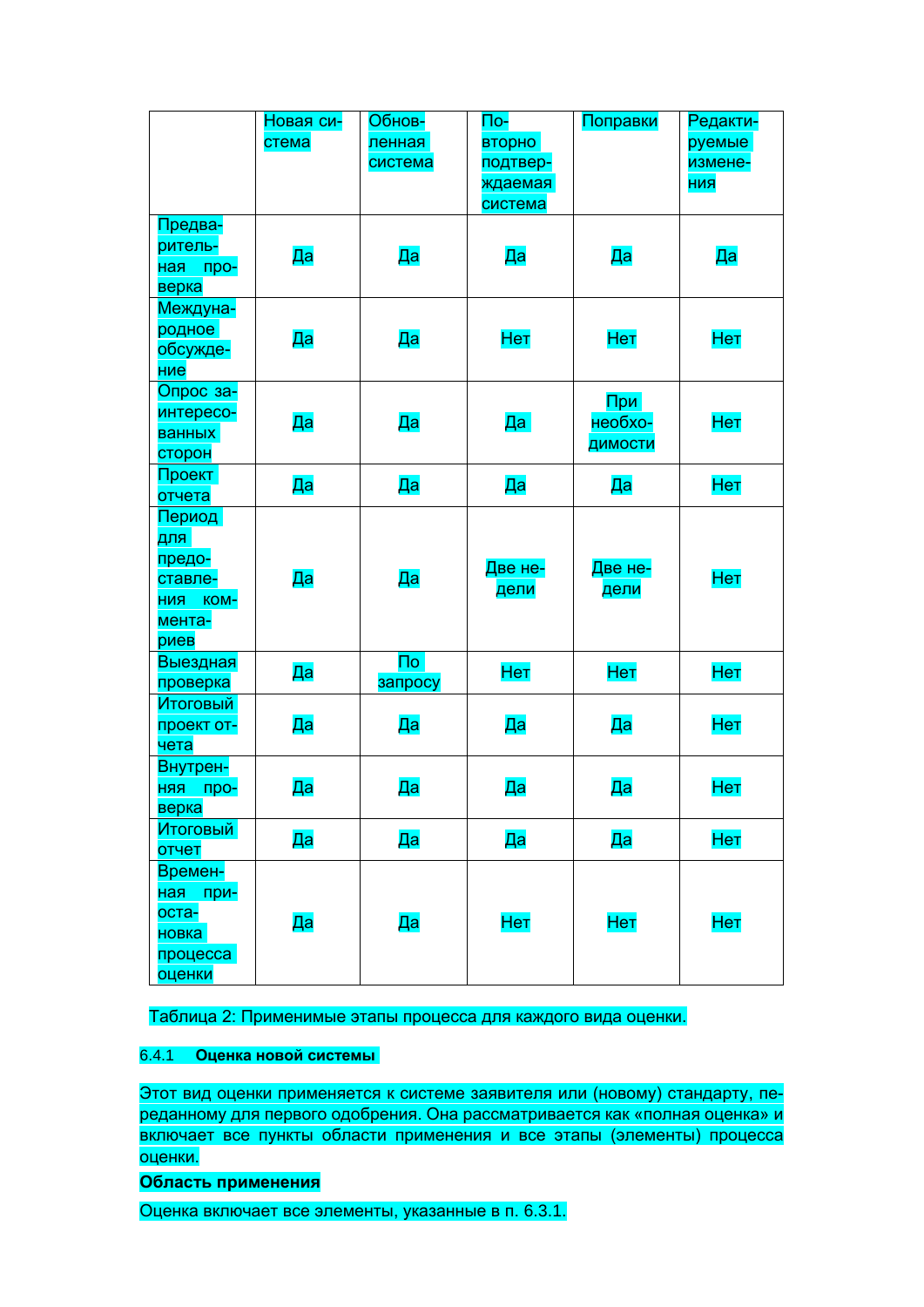#### Заявление

#### Заявление должно содержать все элементы, указанные в п. 6.3.2.

#### $6.4.2$ Оценка обновленной системы

Этот вид оценки применяется к системе заявителя, которая была обновлена в результате периодического пересмотра (см. РЕFC ST 1001, главы 8, 9). Если область применения системы была расширена и добавлен новый стандарт, то он должен пройти соответствующую вид оценки - «оценку новой системы» (см.  $6.4.1$ ).

Этот вид оценки может быть ограничен до оценки только предлагаемых изменений, а не всей системы заявителя на соответствие всем Критериям Устойчивости РЕГС. В этом случае для других частей документации сравнение ее с предыдущей одобренной системой подтвердит отсутствие каких-либо незаявленных изменений.

#### Область применения

Для обновленной системы существует два варианта проведения оценки:

- Оценка на соответствие всем критериям устойчивости РЕГС, включая все  $1<sup>1</sup>$ элементы п. 6.3.1.
- $2<sub>1</sub>$ Оценка изменений, предложенных в заявлении, состоящая из:
	- Оценки изменений в обновленной системе заявителя на соответствие соответствующим элементам Критериев Устойчивости РЕГС, как указано в п. 6.3.1.

С дополнительной:

- Оценкой на соответствие особым требованиям (официальным толкованиям РЕFС) Критериев Устойчивости РЕFС, представленным после предыдущей оценки (при необходимости).
- Сравнением всех документов с их предыдущими одобренными версиями для исключения незаявленных изменений.

НРО самостоятельно решает подать ли заявление на проведение оценки на соответствие всем критериям или же оценки только предлагаемых изменений. Секретариат Совета РЕГС в особых случаях имеет право принять решение об оценке системы на соответствие особым частям Критериев Устойчивости РЕГС. а не ограничиваться оценкой предлагаемых изменений.

#### Заявление

Заявление должно содержать все элементы, указанные в п. 6.3.2.

В случае оценки изменений для каждого обновленного документа к заявлению необходимо приложить версию этого документа с предлагаемыми изменениями в сравнении с предыдущей версией этого документа. Эти изменения должны быть выделены в Перечне требований стандарта и системы РЕГС.

#### 6.4.3 Оценка повторно подтверждаемой системы

Этот вид оценки применяется к системе заявителя, которая повторно подтверждается (т.е. никаких изменений в документацию системы не было внесено) в результате периодического пересмотра (PEFC ST 1001, глава 8).

Повторно подтверждаемая система должна быть предоставлена Национальным Руководящим Органом для оценки.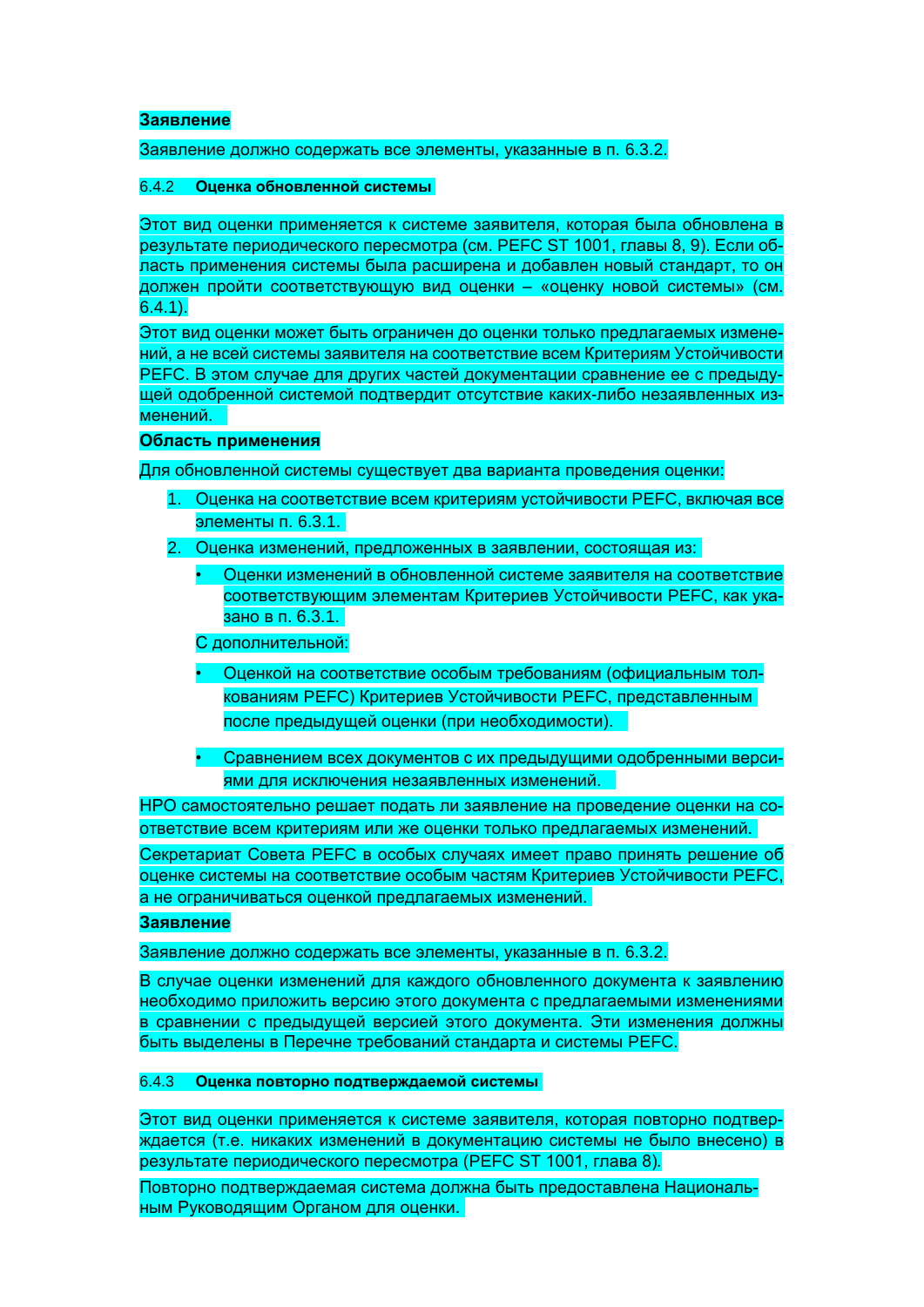Это вид оценки уделяет основное внимание оценке процесса пересмотра (отчета о разработке), поскольку никакие изменения в документацию системы заявителя не вносились. Важнейшим элементом оценки в данном случае является сравнение документации повторно подтверждаемой системы с документацией предыдущей одобренной системы. Это сравнение имеет своей целью подтверждение того факта, что она не изменилась, а также выявление наличия какихлибо незаявленных изменений.

#### Область применения

Оценка повторно подтверждаемой системы включает:

Оценку отчета о разработке системы (development report) и процесса пересмотра стандарта (см. 6.3.1, с)

А также:

- Оценка на соответствие особым (толкованиям требований) требованиям Критериев Устойчивости РЕГС, введенным после предыдущей оценки системы
- Сравнение всех представленных документов на соответствие их предыдущим версиям для выявления незаявленных требований

#### Заявление

Заявление должно содержать все элементы, указанные в п. 6.3.2.

#### $6.4.4$ Оценка поправок

Этот вид оценки применяется в следующих случаях (в промежутках между периодическими пересмотрами):

- а) Поправки, выявленные в результате особого пересмотра системы.
- b) Подтверждение/поправки для соответствия при изменении Критериев Устойчивости РЕЕС.

Обновленные стандарты или документация должны быть переданы НРО для проведения оценки.

ПРИМЕЧАНИЕ: фраза "в промежутках между периодическими пересмотрами" также включает период между первым опубликованием нового стандарта и первым обязательным периодическим пересмотром.

#### Область применения

Оценка поправок включает:

- Оценку поправок и/или проверку особой документации системы на соответствие применимым положениям пункта 6.3.1.
- При необходимости оценку процесса разработки стандарта (в соответствии с процедурами внесения поправок, действующими в системе заявителя).

#### Заявление

К заявлению должны быть приложены все документы, в которые были внесены поправки, в частности первоначальные версии документов и версии с предлагаемыми поправками.

При проведении оценки изменений Критериев Устойчивости РЕГС, Совет Директоров РЕГС должен определить особые процедуры оценки, используя применимые элементы процесса оценки.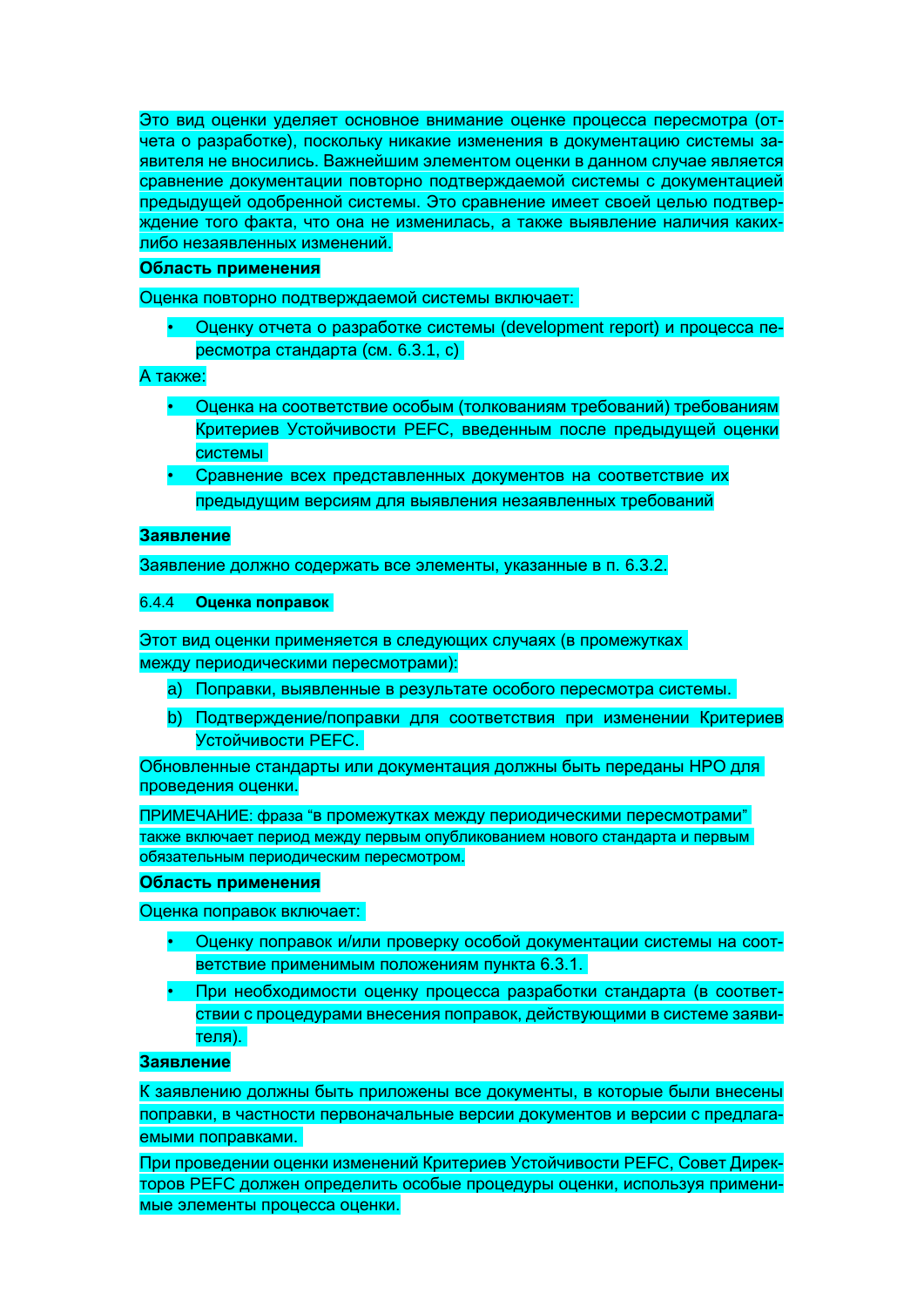#### **Оценка редактируемых изменений**

Этот вид оценки применяется к редактируемым изменениям в системе заявителя. НРО должен предоставить измененную или дополненную документацию в Секретариат Совета PEFC.

Секретариат Совета PEFC оценит эту документацию на соответствие ее требованиям PEFC и определит являются ли представленные изменения редактируемыми изменениями или поправками.

В тех случаях, когда Секретариат Совета PEFC посчитает, что эти изменения носят не редактируемых характер, а являются поправками или изменяют суть существующего стандарта, то они будут оцениваться по типу «оценки поправок» (см. 6.4.4).

#### **Область применения**

Оценка редактируемых изменений включает:

- Проверка характера предлагаемого изменения (редактируемое изменение или поправка)
- Проверка редактируемых изменений

#### **Заявление**

К заявлению прилагаются все измененные документы, в текущем виде и версия с выделенными предлагаемыми изменениями.

#### **7 Одобрение**

#### **7.1 Общее**

После завершения процесса оценки системы заявителя на основании его первого заявления, система заявителя может быть одобрена Советом PEFC. Система получает одобрение при условии ее соответствия с требованиями по разработке стандартов и с текущими Критериями Устойчивости PEFC. Несоответствие этим условиям приводит к перерыву или прекращению одобрения.

#### **7.2 Решение об одобрении**

На основании результатов внешней оценки Совет Директоров PEFC рекомендует одобрение системы Генеральной Ассамблее. Генеральная Ассамблея PEFC принимает решение об одобрении на основании Устава Совета PEFC. Если принимается отрицательное решение о неодобрении системы, НРО имеет

право подать заявление в Совет Директоров PEFC о пересмотре системы на следующем заседании Генеральной Ассамблеи.

#### **7.3 Сохранение одобрения**

После получения одобрения НРО должен обеспечить соответствие одобренной системы Критериям Устойчивости PEFC. Существует несколько основных этапов процесса одобрения, которые должен пройти НРО, для сохранения одобрения своей системы:

#### 7.3.1 **Основные этапы процесса одобрения**

Первым этапом после получения одобрения является своевременное начало периодического пересмотра системы. После чего, в зависимости от результатов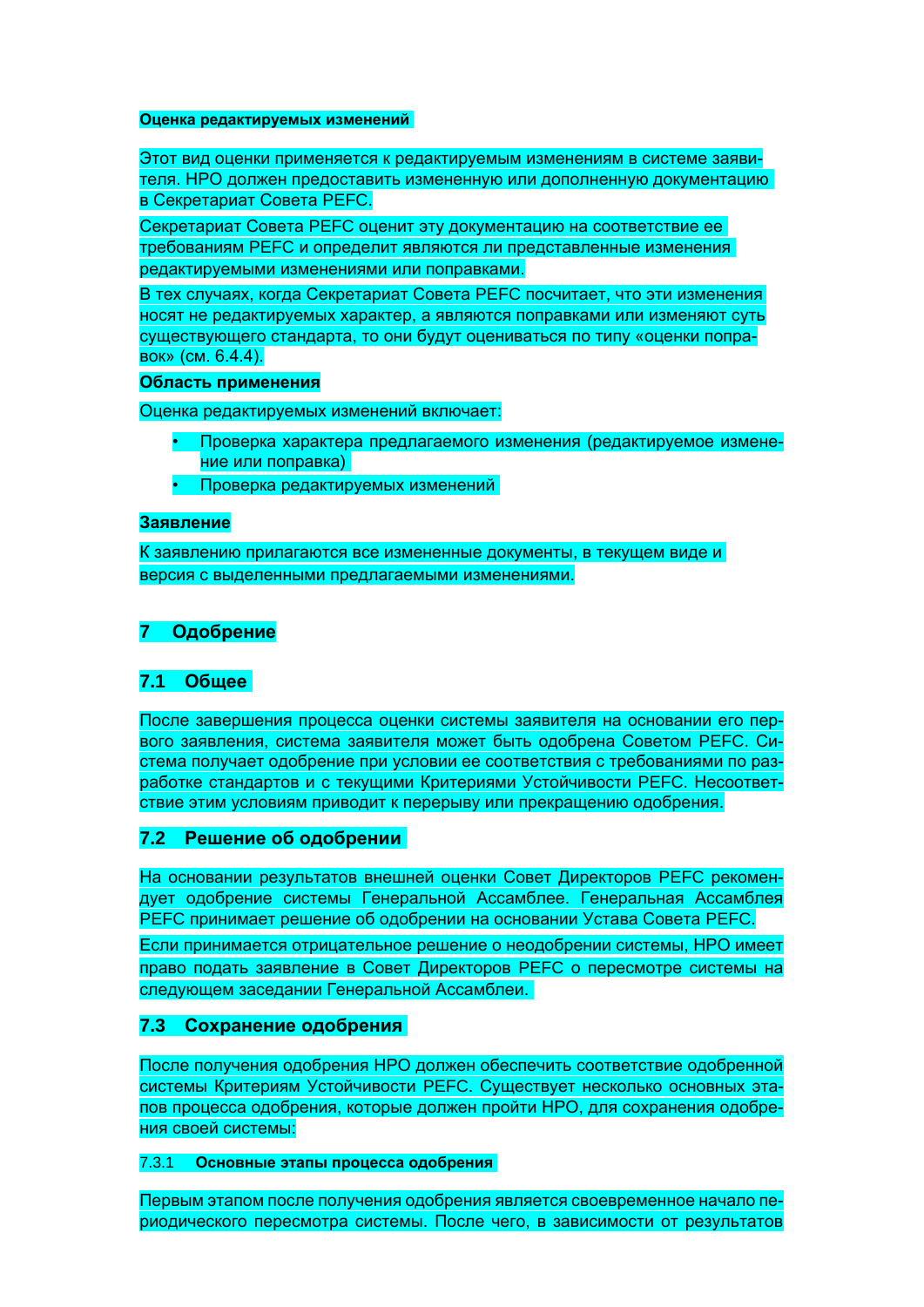периодического пересмотра будет применяться повторное подтверждение или обновление системы.

Наконец, НРО должен своевременно сообщать об изменениях в системе в периодах между периодическими пересмотрами системы. НРО должен направить любое доказательство такого изменения или измененные документы Генеральному Секретарю Совета PEFC.

Секретариат Совета PEFC должен безотлагательно информировать НРО о сроках соответствующих этапов.

#### **7.3.1.1 Периодический пересмотр**

• Предоставление доказательства о начале периодического пересмотра: не позднее даты пересмотра, НРО должен начать периодический пересмотр. Для подтверждения этого, НРО должен предоставить доказательство о проведении общественного обсуждения.

ПРИМЕЧАНИЕ: НРО или орган по стандартизации может принять решение о непосредственном начале процесса обновления до даты периодического пересмотра системы.

#### **7.3.1.2 Повторно подтверждаемая система**

- Предоставление повторно подтверждаемой системы: если в результате периодического пересмотра системы возможно ее повторное подтверждение, НРО должен предоставить повторно подтверждаемую систему для оценки в течение 12 месяцев после даты пересмотра.
- Положительный результат оценки сохраняется в течение 24 месяцев после даты пересмотра.

#### **7.3.1.3 Обновленная система**

- Предоставление доказательства о начале процесса обновления: если результатом периодического пересмотра будет начало процесса обновления, НРО должен предоставить доказательство, подтверждающее что он начал процесс обновления в течение 12 месяцев после даты пересмотра (таким доказательством является публичное объявление о начале процесса обновления (проверьте терминологию стандарта ST 1001).
- Передача обновленной системы для рассмотрения: НРО должен передать систему заявителя для оценки в течение 24 месяцев с даты пересмотра.
- Положительный результат оценки сохраняется в течение 36 месяцев после даты пересмотра.

#### **7.3.1.4 Поправки и редактируемые изменения**

• Безотлагательное предоставление НРО/органом по стандартизации каких-либо поправок и/или редактируемых изменений в документации системы (между периодическими пересмотрами системы) после ее одобрения не позднее чем за 4 недели до вступления в силу документа с поправками или редактируемыми изменениями на национальном уровне.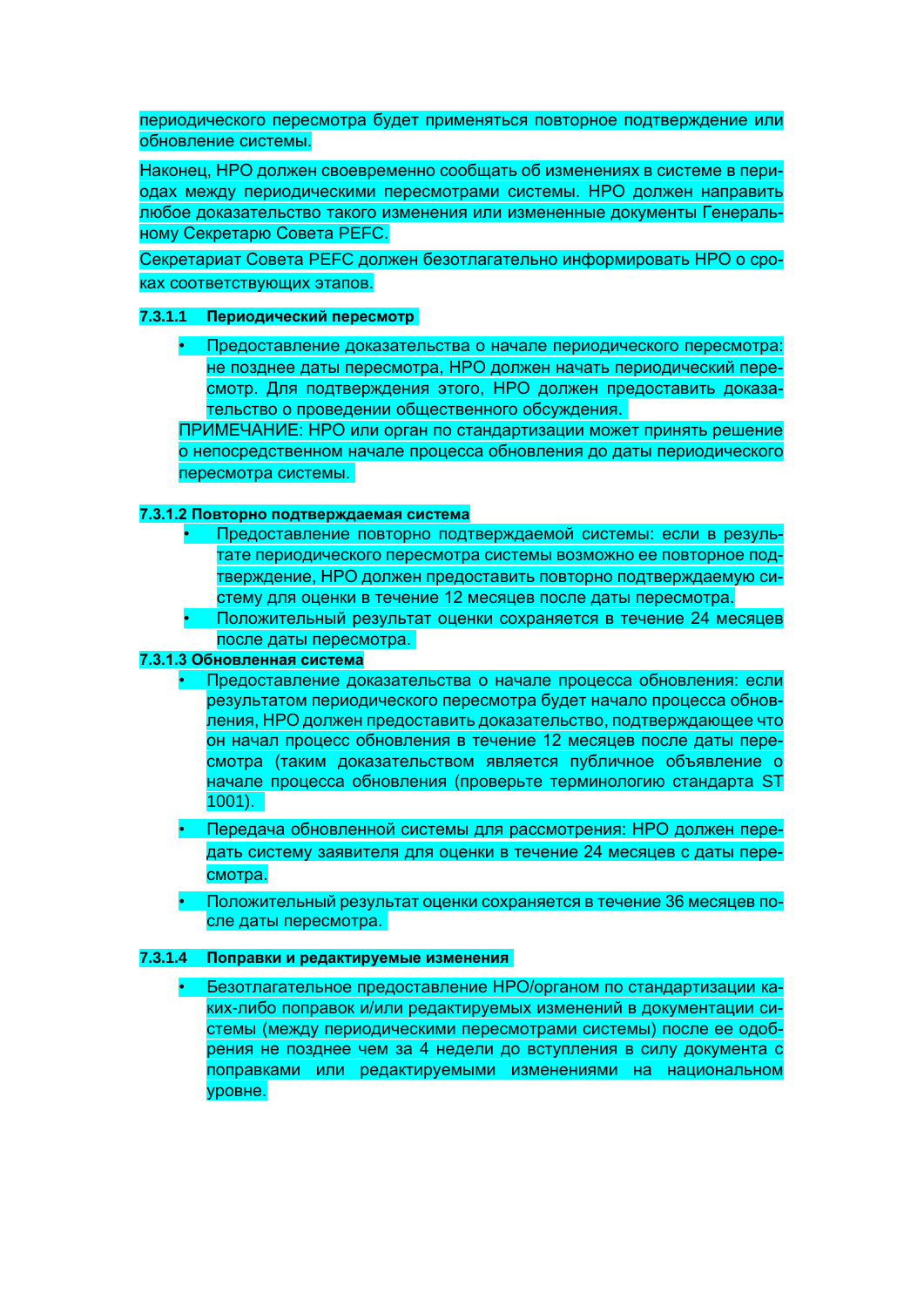



Рисунок 1: Соотношение даты пересмотра с основными этапами процесса одобрения.

#### 7.3.2 **Оценивание этапов процесса одобрения**

Представленные материалы оцениваются Секретариатом Совета PEFC и утверждаются Генеральным Секретарем Совета PEFC. Для оценки применяются процедуры, описанные в главе 6 настоящего руководства.

Если какой-либо из этапов процесса одобрения не пройден системой заявителя, то Генеральный Секретарь Совета PEFC должен назначить перерыв процесса одобрения.

#### 7.3.3 **Перерыв процесса одобрения системы**

Пока одобрение сохраняет свое действие в процессе перерыва, одобренная система находится в состоянии «ожидания перерыва» (in state of pending suspension). В случае, если НРО не предпримет соответствующие действия, то в конечном счете одобрение системы будет прервано. Процесс перерыва одобрения системы состоит из следующих этапов:

1. Напоминание

Секретариат Совета PEFC должен в письменном виде уведомить НРО об окончании срока в недельный срок после завершения соответствующего этапа одобрения. Уведомление должно содержать запрос на принятие НРО соответствующих действий, чтобы пройти этап одобрения в течение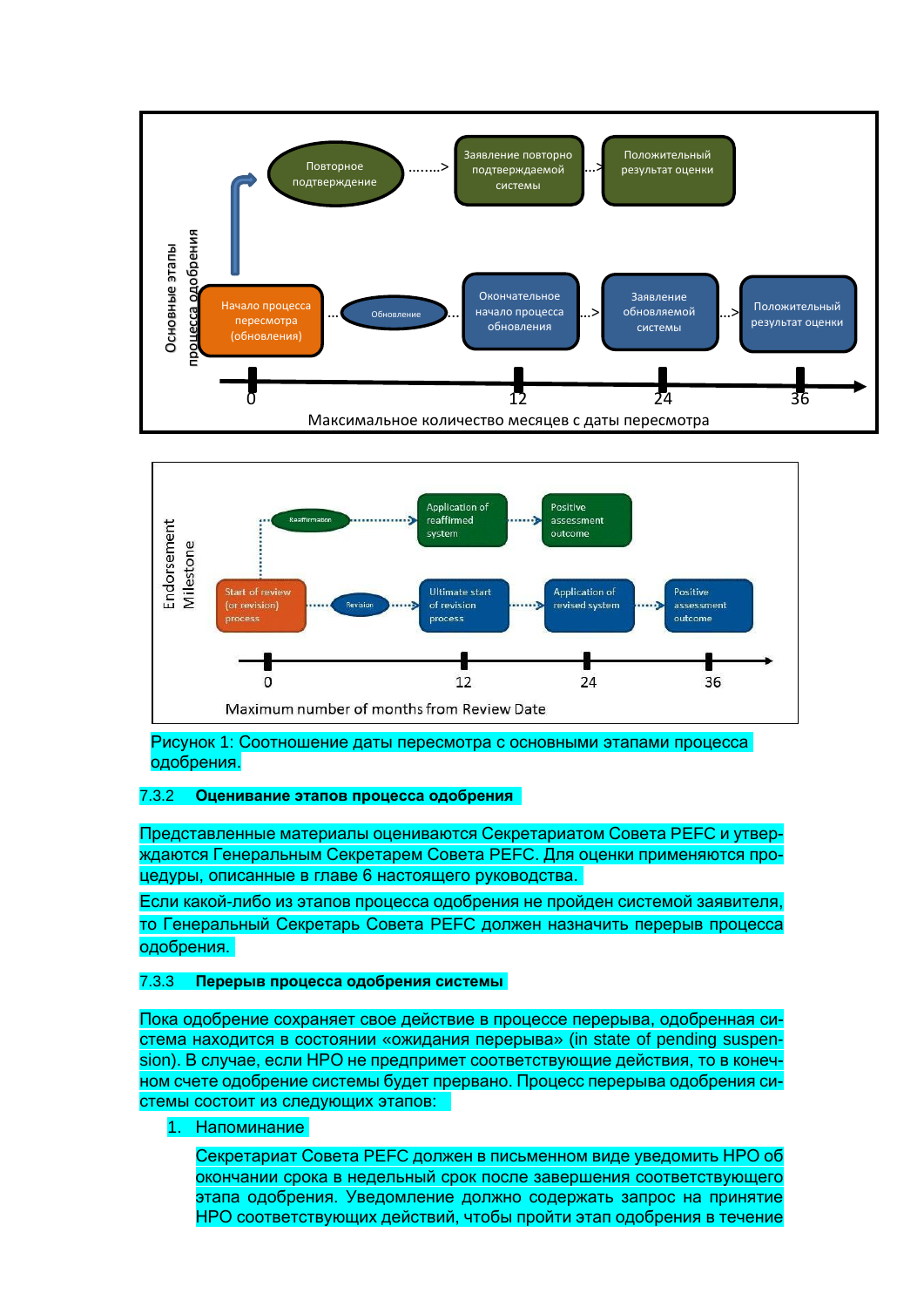20 рабочих дней. Секретариат Совета PEFC и НРО могут согласовать другой срок, к которому НРО должен будет доказать выполнение соответствующего этапа процесса одобрения.

2. Предупреждение

Если НРО в течение 20 рабочих дней после получения уведомления не предоставляет ответ, Секретариат Совета PEFC должен направить ему официальное письменное предупреждение, на которое НРО должен ответить в течение 10 рабочих дней.

3. Перерыв

Если НРО не предпринял соответствующие действия в указанный период времени, Генеральный Секретарь Совета PEFC утверждает невыполнение этапов процесса одобрения. Перерыв одобрения вступает в силу с даты такого утверждения.

#### **7.4 Перерыв и прекращение одобрения**

Совет Директоров PEFC может прервать (с немедленным вступлением в силу такого решения) и/или прекратить (с уведомлением за 3 месяца) действие одобрения (частей) системы от имени Совета PEFC, если существует доказательство, что система или соответствующий НРО не выполняет требования, правила и процедуры Совета PEFC и продолжает это делать после получения письменного предупреждения от Совета Директоров.

Перерыв одобрения системы приведет к тому, что сертификаты, выданные этой системой после даты перерыва одобрения, не будут признаваться PEFC.

Прекращение одобрения системы приведет к тому, что все сертификаты, выданные этой системой когда-либо, не будут признаваться PEFC. Для восстановления одобрения системы необходимо получить решение Генеральной Ассамблеи Совета PEFC после оценки новой системы (см. 6.4.1).

#### **7.5 Переход к обновленной системе заявителя**

Система заявителя не охватывается одобрением и взаимным признанием до получения положительного решения. Это также применяется и к обновленным системам/стандартам. В некоторых случаях дата применения обновленной системы наступает до окончания процесса оценки. Чтобы позволить осуществить переход от текущей одобренной системы к обновленной системе в регионе/стране, где она применяется, обновленная система может попадать под временное одобрение на следующих условиях:

- 1. НРО должен подать письменное заявление в Секретариат Совета PEFC на предоставление временного одобрения.
- 2. НРО должен подать такое заявление не позднее чем за 1 месяц до даты применения обновленного стандарта по лесоуправлению.
- 3. Запрос на предоставление временного одобрения включает обзор всех изменений, а также самооценку заявителя о том, как эти изменения влияют на соответствие системы с Критериями Устойчивости PEFC.
- 4. Заявление на оценку обновленной системы передается в соответствии с соответствующим этапом процесса одобрения (см. 7.3.1.3).

На основании предоставленного обзора изменений и самооценки системы, Генеральный Секретарь Совета PEFC принимает решение о предоставлении временного одобрения обновленной системе/стандарту до завершения процесса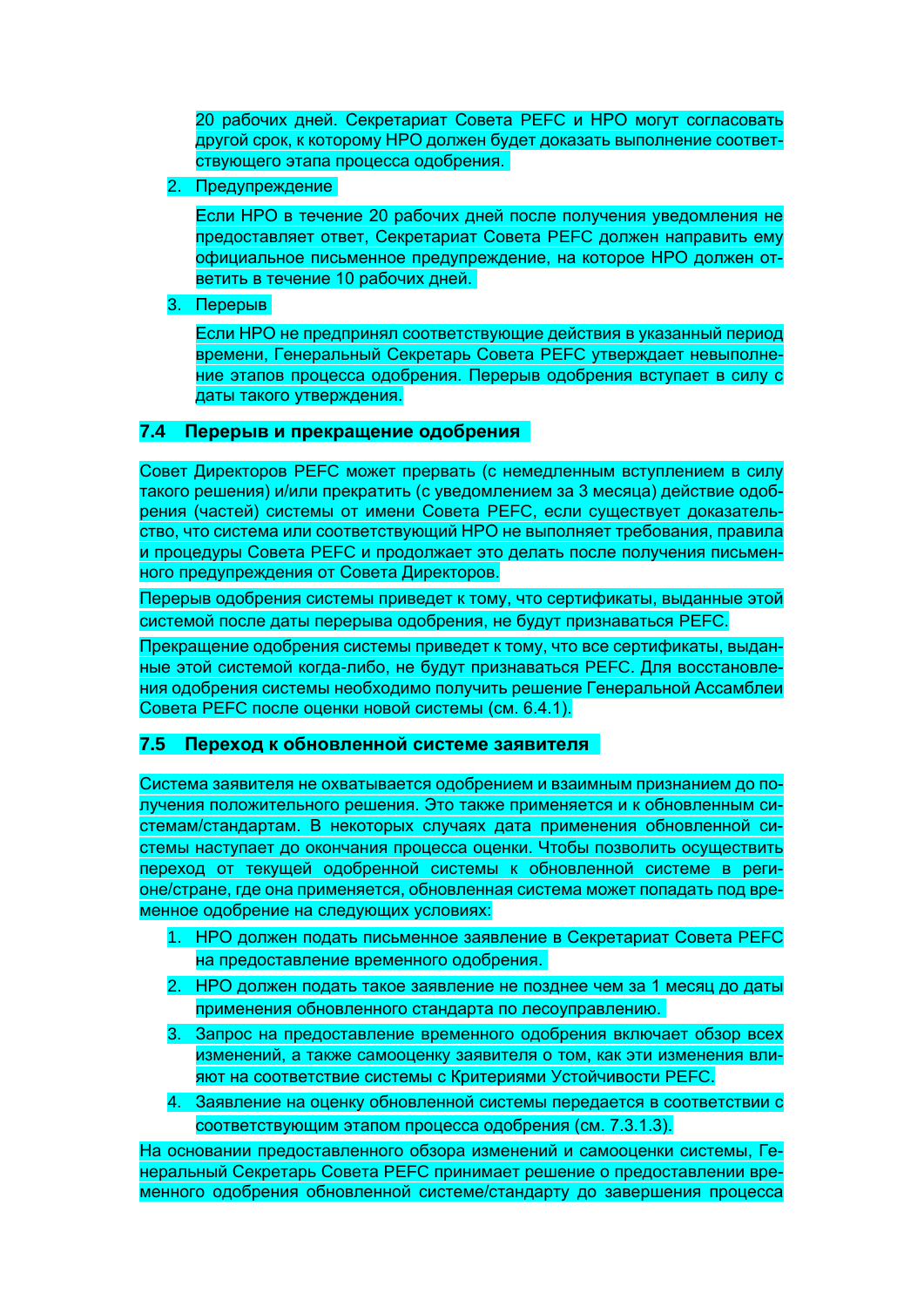оценки обновленной системы/стандарта. Временное одобрение предоставляется на период не более одного года.

Решение Генерального Секретаря Совета PEFC должно быть доведено до сведения членов Совета PEFC и опубликовано на вебсайте Совета PEFC.

#### **7.6 Communication of the endorsement decision**

Endorsement decisions shall be communicated to the PEFC Council members and announced and published on the PEFC Council web page. The information on the PEFC web page shall include at least:

- The endorsement decision including a brief scope listing the applicant system's documents and standards that are covered by the endorsement and clearly listing the ones that are not covered.
- The Final Report from the assessor
- The complete documentation of the endorsed system (the final versions of all documents shall be delivered by the NGB after endorsement)
- The next review date

#### **7.7 Complaints and appeals**

The NGB that issues a complaint and/or appeal against decisions made by the PEFC Council Secretary General and/or Board of Directors, shall follow requirements of PEFC GL7/2007, *PEFC Council procedures for the investigation and resolution of complaints and Appeals*.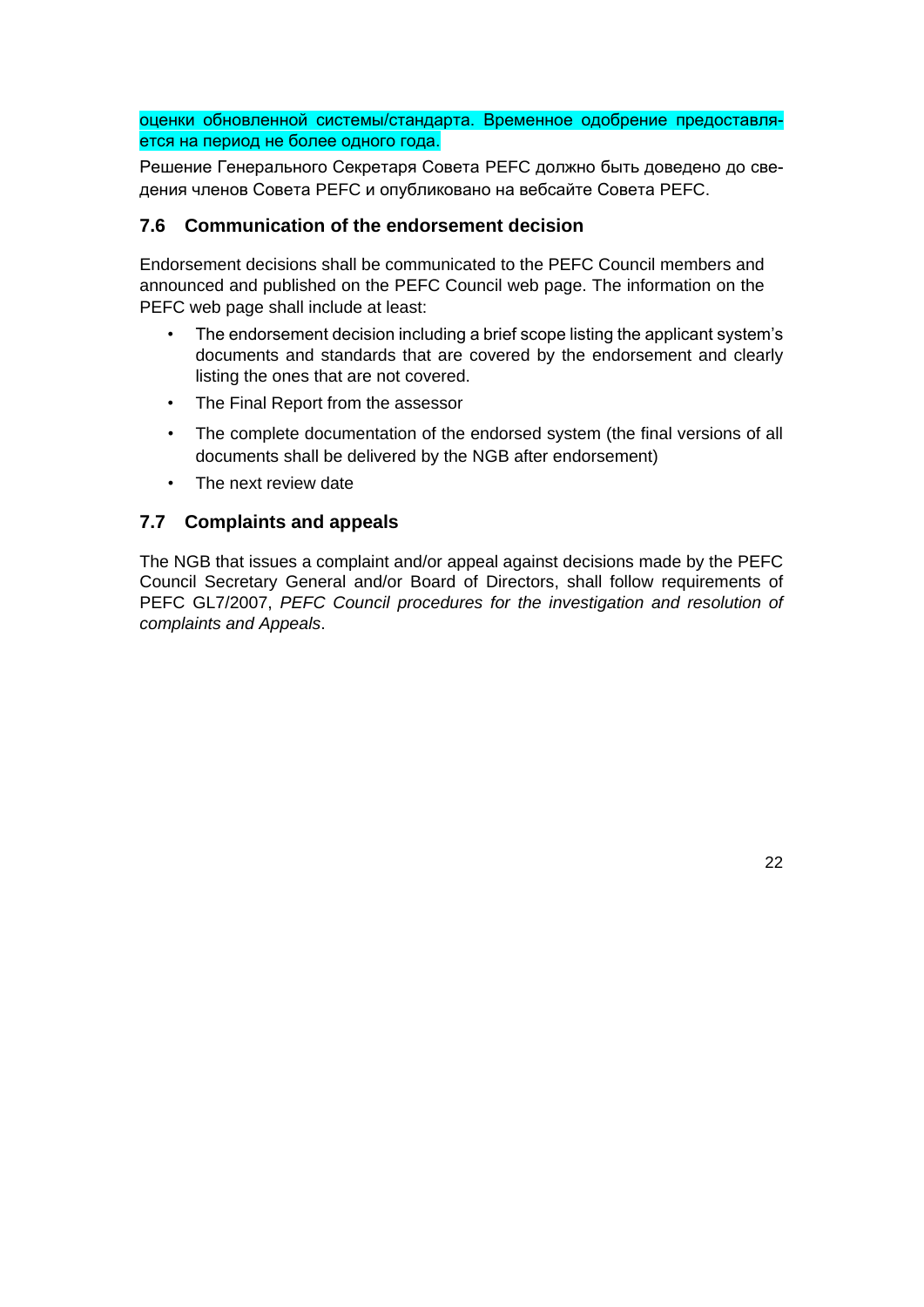## **Appendix 1: Appointment of independent PEFC Registered Assessors**

### **1 Introduction**

The objective of this Informative Guide is to provide procedures governing the appointment and work of the independent assessors assessing the systems within the process of the endorsement and mutual recognition of forest certification systems.

#### **2 Role and tasks of independent assessors**

The assessment of the applicant system as described in chapter 7 of guide 1007:201X is carried out by an independent assessor. The assessor has to carry out all necessary activities to cover the scope of the assessment as described in chapter 7.

#### **3 Independent assessors register**

The PEFC Council Secretariat maintains a register of PEFC Registered Assessors, which forms the basis for the appointment of the assessor for a specific task. The register consists of assessors who are registered by the PEFC Council Secretariat, as meeting the qualification and/or expertise in the following categories:

- Experience within the forestry sector, on criteria and indicators for sustainable forest management, chain of custody, certification, accreditation and auditing.
- Competence on the PEFC framework and assessment of certification standards and systems.
- Methodological know-how (criteria, standard setting, implementation arrangements, chain of custody, accreditation…), data collection, verification procedure, a variety of other methods and their relevance in the assessment process.
- Participation in the PEFC Registered Assessor Training.

Information on the PEFC Registered Assessors is publically available.

#### **4 Appointment of assessors**

#### **4.1 Tender process**

#### 4.1.1 **Assessment of new and revised systems**

The PEFC Council Secretariat will issue an invitation to tender after receiving the application for endorsement and mutual recognition.

Upon receipt of the invitation to tender, the assessor shall confirm within one week (five working days) whether they will submit a tender proposal.

The assessor shall submit their proposal within three weeks after receiving the invitation to tender.

The PEFC Council Secretariat will appoint the assessor after having considered the tender proposals.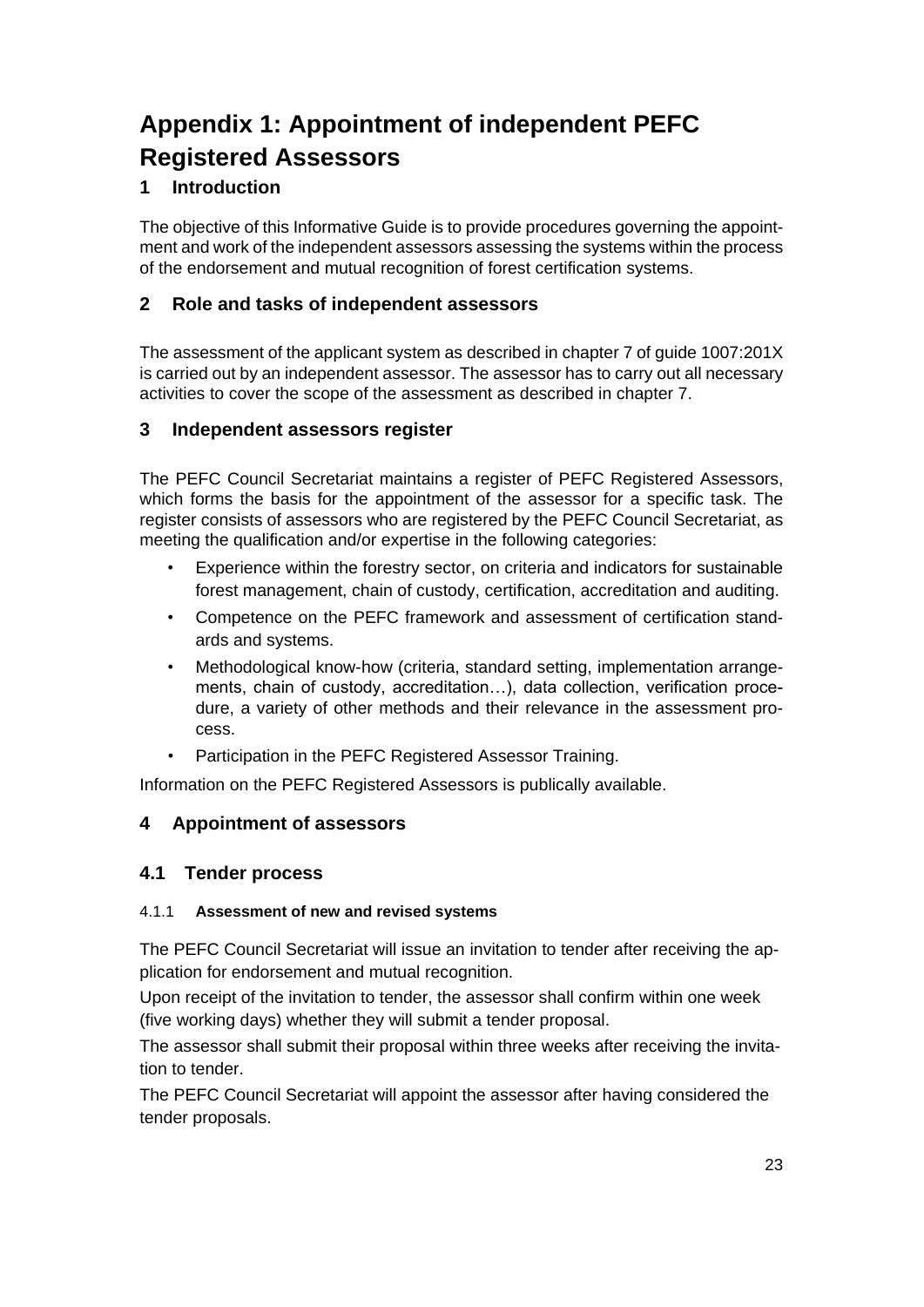#### 4.1.2 **Assessment of amendments**

In case of a specific benchmark assessment, if not required otherwise by the PEFC Council Board of Directors, the PEFC Council Secretariat may appoint the assessor directly without starting a tender process.

#### **4.2 Tender selection**

The PEFC Council Secretariat will base the selection of assessors on the consideration of:

- The quality of the tender proposal in terms of:
	- o company experience,
	- o the assessment team
	- o the proposed scope and method of work
- The proposed assessment fee

The PEFC Council Secretariat can also take into account feedback from the NGB of the applicant system on a specific assessor.

#### 4.2.1 **Tender quality**

The qualities of tenders are defined as follows:

- *Experience*: within forestry sector, on criteria and indicators for SFM, certification and auditing. Knowledge of the regional/national context would be desirable.
- *Assessment team*: specific competence of team members on the PEFC framework and assessment of certification standards and systems.
- *Scope and method of work*: Scope of the assessment (criteria, standard setting, implementation arrangements, chain of custody, accreditation…), data collection, verification procedure, a variety of other methods and their relevance in the assessment.

#### 4.2.2 **Tender eligibility**

Minimum requirements for any eligible tender are the following:

- *Language:* language skills of team members in view of the language skills needed in the assessment. English is always the reporting language.
- *Impartiality:* conflicts of interests, vested interests, etc. Any indication of a conflict of interest would lead to exclusion of the tender.

A basic requirement to ensure impartiality is that the assessor is from a country other than the applicant system. If the assessor has acted as advisor in the design of the applicant system, she/he would not qualify for its assessment.

• *Other:* the relevance and implications of other restrictions are assessed on a case-by-case basis on the views of the applicant and the PEFC Council Secretariat. Contextual understanding can be an advantage.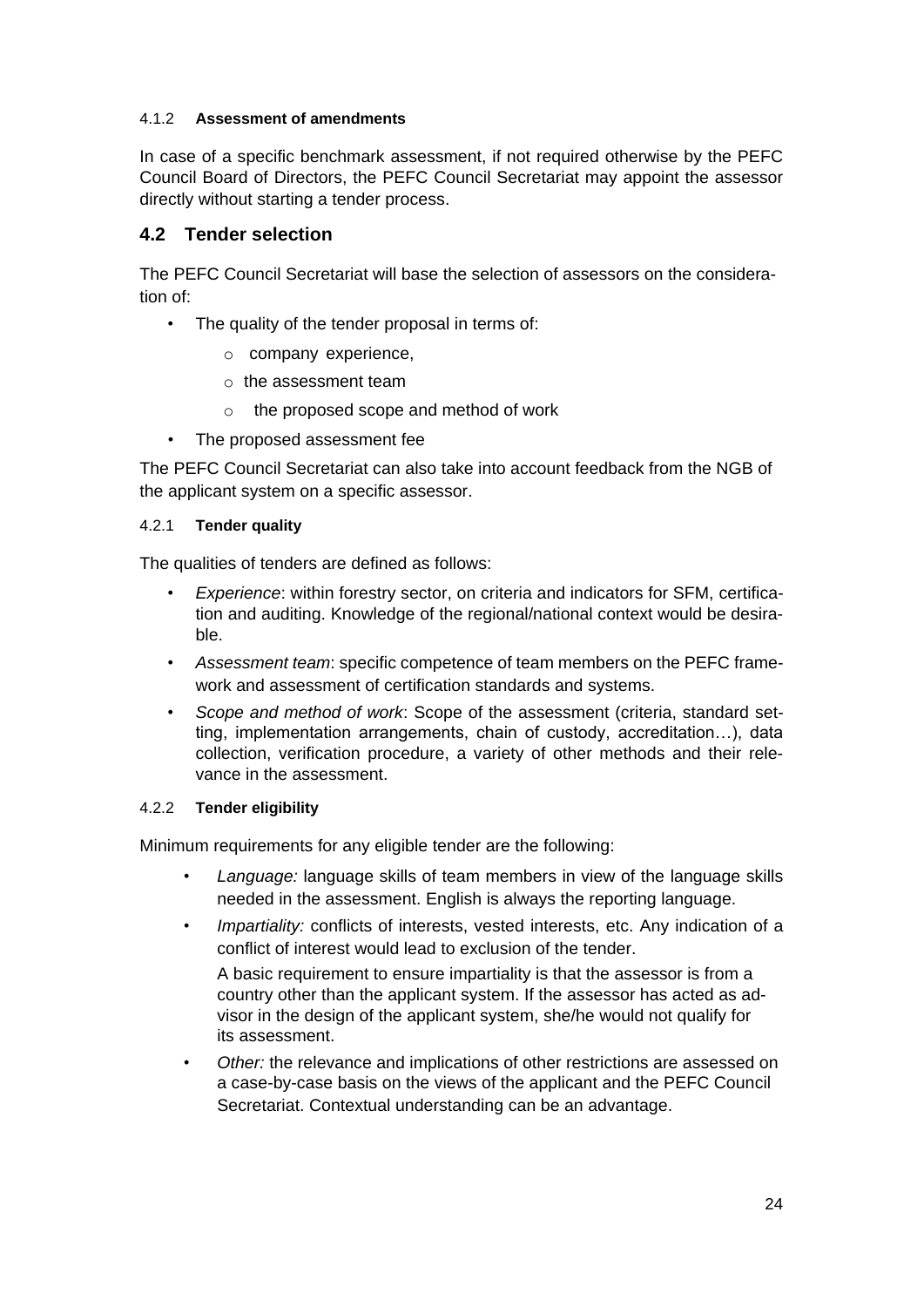## **Appendix 2: The assessment report**

#### **1 Introduction**

This document provides guidance on the scope and minimum elements of the reports on the assessment of forest certification systems to ensure a threshold level of report quality is achieved.

This PEFC Informative Guide is part of the contractual agreements with the appointed independent assessors.

#### **2 Elements of the assessment reports**

#### **2.1 Overview about the structure**

- 1. Introduction
- 2. Recommendation
- 3. Summary of the findings
- 4. Structure of the system of the proposed applicant system
- 5. Standard setting procedures
- 6. Standard setting process
- 7. Forest Management Standard
- 8. Group Certification Model
- 9. Chain of Custody standard
- 10. Procedures for logo licensing
- 11. Certification and accreditation arrangements
- 12. Detailed assessment of the complaints and dispute resolution procedures
- 13. Annexes
	- a. PEFC Standard and System Requirements Checklist
	- b. Results of stakeholder involvement survey
	- c. Results of international consultation
	- d. Internal review comments
	- e. Report on the field assessment
	- f. Any other relevant information

The main body of the assessment report (items 5 - 12 above, or 2.2.5 – 2.2.12 below) shall describe for each applicable item the basic strengths and weaknesses and important requirements. Nonconformities shall be explained in detail.

The PEFC Standard and System Requirements Checklist shall include the full assessment results including clear justification for each assessment decision.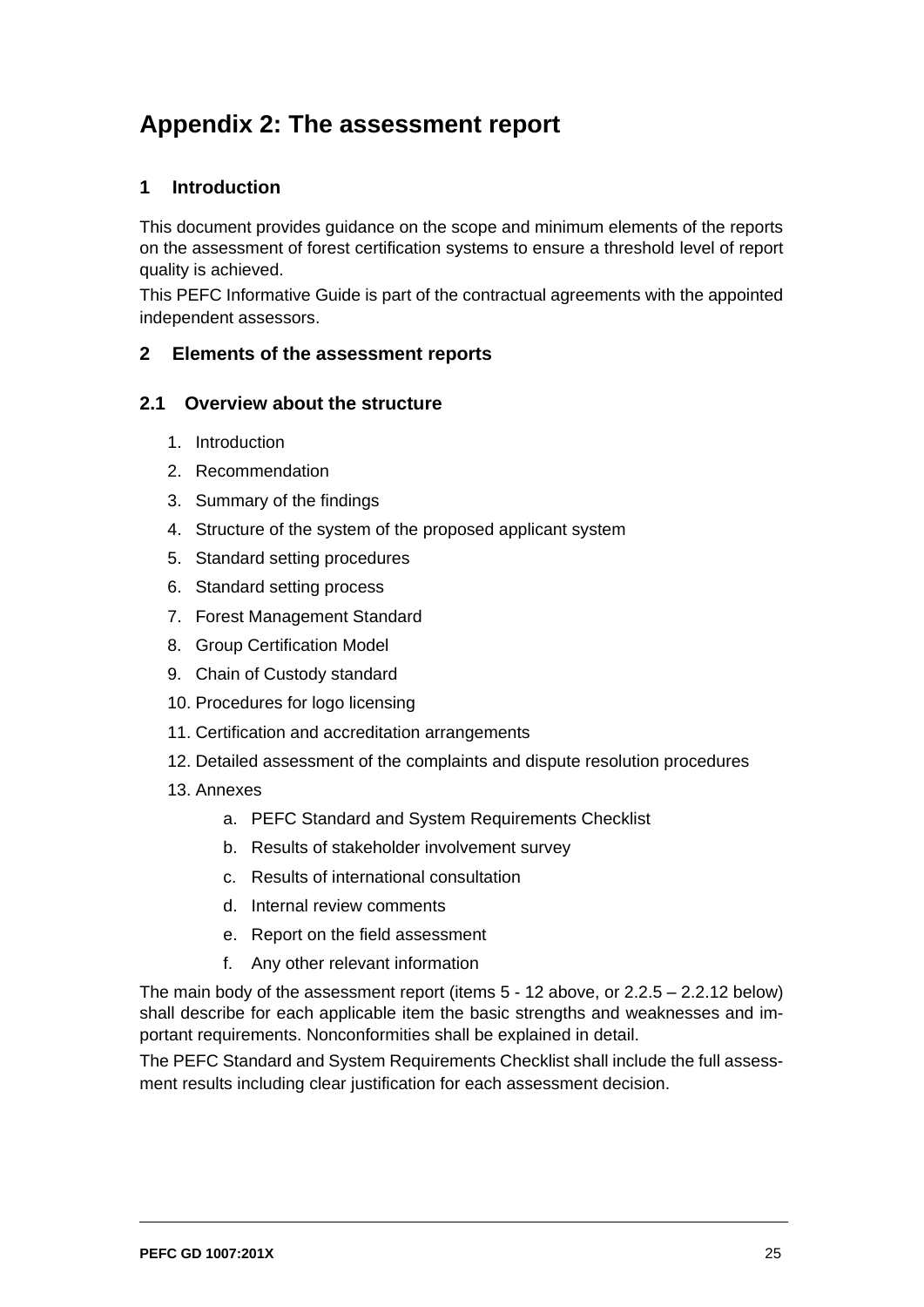## **2.2 Contents in detail**

#### 2.2.1 **Introduction**

The report shall include a description of the scope of assessment (including the system documents covered by the assessment and the type of assessment according to Chapter 6.4), assessment processes, the methodology adopted, a time table of the assessment, a list of all reference documents and other material and their sources used in the assessment as well as the list of personnel involved in the assessment process.

#### 2.2.2 **Recommendation to the PEFC Council Board of Directors**

The report shall include an explicit statement as to the system's compliance or noncompliance with the PEFC Council requirements together with a summary of the assessor's recommendations as to whether, in the assessor's independent opinion, the assessed forest certification system should be submitted by the Board to PEFC Council members for endorsement.

The recommendation shall include a list of all identified nonconformities.

#### 2.2.3 **Summary of the findings**

A summary of the report shall include a summary of the assessment findings with an explicit statement of the overall system compliance or non-compliance(s) with the PEFC Council requirements, and separate statements of compliance for the following applicable parts of the assessment scope:

- Structure of the system of the proposed applicant system (i.e. national PEFC forest certification system).
- Standard setting procedures and process (PEFC ST 1001:2010, Standard Setting – Requirements)
- Forest certification standard(s) (PEFC ST 1003:2010, Sustainable Forest Management – Requirements).
- Group certification model (PEFC ST 1002:2010, Group Forest Management Certification – Requirements)
- Chain of custody standard(s) (PEFC ST 2002:2010, Chain of Custody of Forest Based Products – Requirements)
- Logo Usage
- Complaints and dispute resolution procedures (PEFC GD1004:2009, Administration of PEFC scheme, chapter 8)
- Certification and accreditation procedures (Annex 6, Certification and Accreditation Procedures; after transition period PEFC ST 2003:2012, Requirements for Certification Bodies operating Certification against the PEFC International Chain of Custody Standard)
- Any other aspects which can affect the applicant system's compliance with the PEFC Sustainability Benchmark (e.g. critical information from stakeholder consultation, survey and other annexes).

For any non-compliance whether major or minor, the consequences for the recommendation to the Board of Directors have to be explained.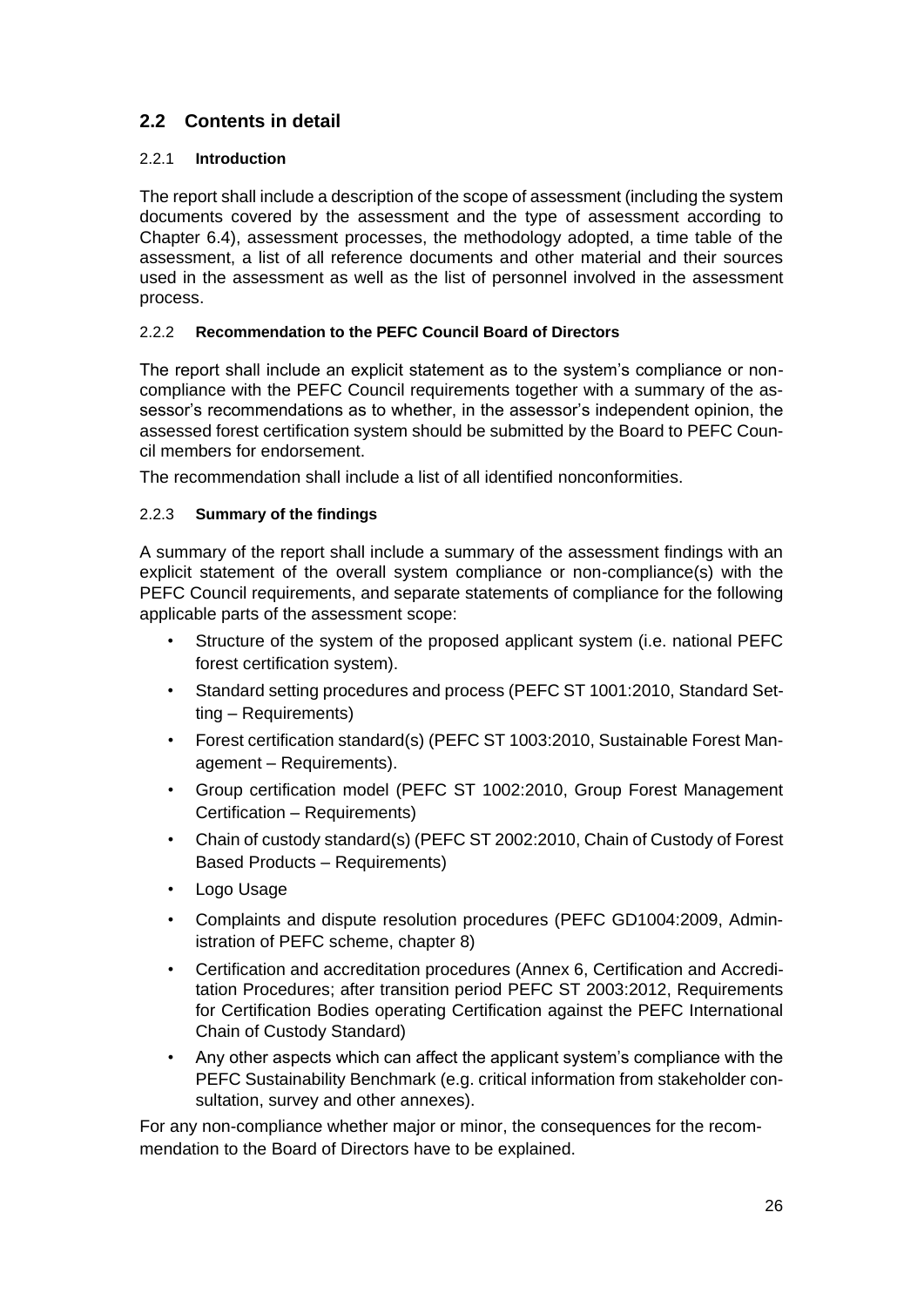#### 2.2.4 **General analysis of the structure of the applicant system**

The report shall contain a summary of organizations and their functions in the assessed system.

In case of a revised system the summary shall also contain an overview of the major changes and improvements (based on the information provided in the application).

#### 2.2.5 **Detailed assessment of the standard setting procedures against PEFC ST 1001:2010, Standard Setting – Requirements**

The report shall contain a detailed assessment of the standard setting procedures compliance or non-compliance with the PEFC Council requirements as set out in PEFC ST 1001:2010.

#### 2.2.6 **Detailed assessment of the standard setting process against PEFC ST 1001:2010, Standard Setting - Requirements**

The report shall contain a detailed assessment of the forest management and, if relevant, chain of custody standard setting processes together with evidence, including the results from the stakeholder survey, of compliance or non-compliance(s) of the standard setting process with the PEFC Council requirements as set out in PEFC ST 1001:2010.

#### 2.2.7 **Detailed assessment of the forest certification standard(s) against PEFC ST 1003:2010, Sustainable Forest Management – Requirements.**

The report shall include a short description of the structure of a forest management standard(s) and detailed description, including the assessor's findings and evidence on the compliance of the standard(s).

#### 2.2.8 **Detailed assessment of the group certification model against PEFC ST 1002:2010, Group Forest Management Certification - Requirements**

The report shall include a short description of the group certification model including the assessor's findings and evidence on the compliance of the standard(s).

#### 2.2.9 **Detailed assessment of the chain of custody standard(s) against PEFC ST 2002:2010, Chain of Custody of Forest Based Products –**

The report shall include a short description of the structure of the chain of custody standard and a detailed description of, including assessor's findings and evidences of the compliance or non-compliance with PEFC ST 2002:2010.

#### 2.2.10 **Detailed assessment of the logo licensing procedures against PEFC GD 1004:2009, Administration of PEFC scheme, chapter 6**

The report shall include a short description of the procedures for logo licensing of the PEFC National Governing Bodies (for the PEFC Logo only) including structure and level of logo usage fees if applied.

#### 2.2.11 **Detailed assessment of certification and accreditation procedures, as defined in Annex 6 (Certification and Accreditation Procedures)**

The report shall include a short description of the organisations and their functions involved in accreditation. The report shall provide a short description of a developed accreditation model and the usage of ISO Guides and other ISO normative and